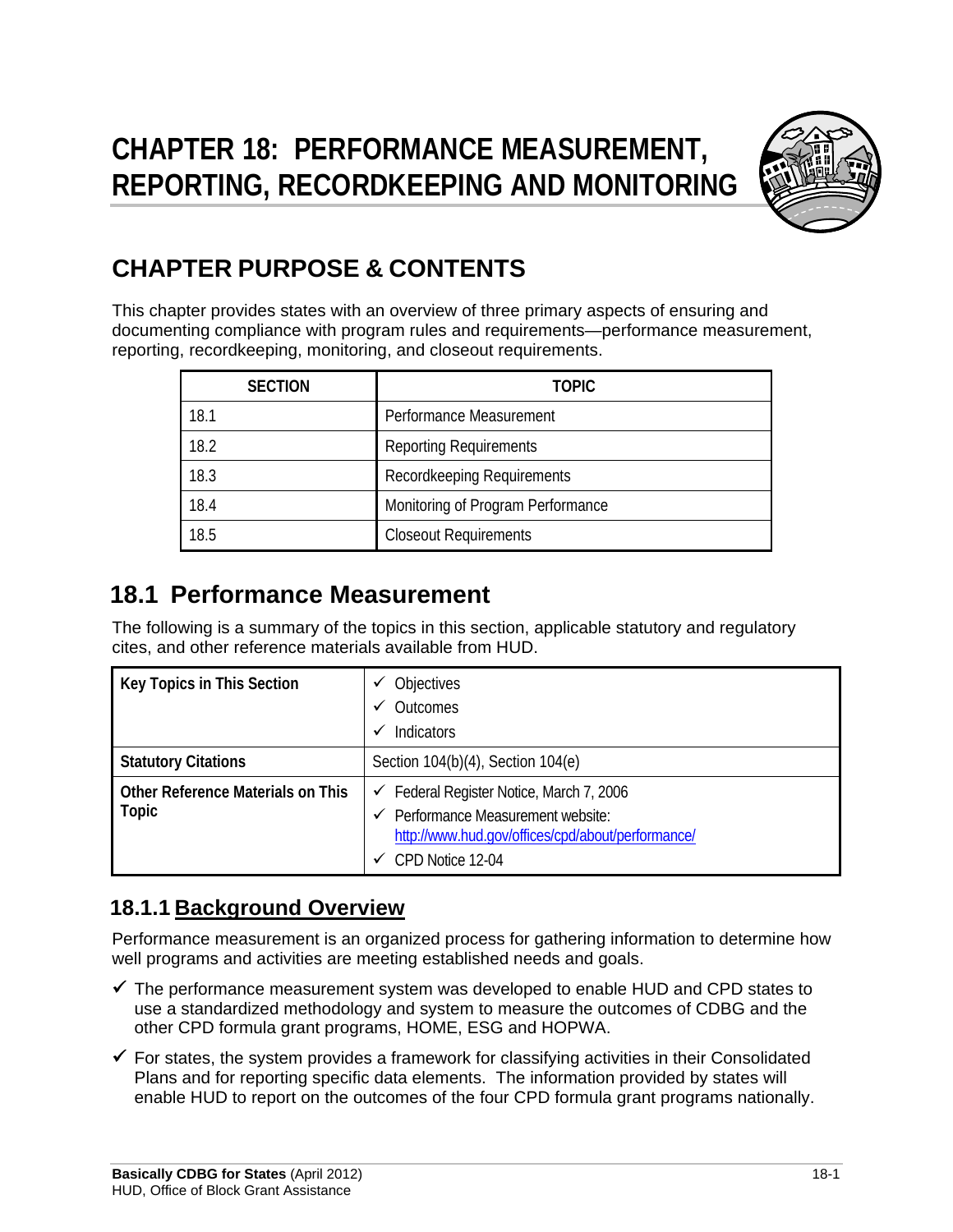

- There are three main components to the CPD Outcome Performance Measurement System:
	- Objectives;
	- Outcomes; and
	- Indicators.

### **18.1.2 Objectives**

Objectives closely mirror the statutory objectives of each program. The objectives are framed broadly to capture the range of community impacts that occur as a result of program activities. The CPD Outcome Performance Measurement System offers three possible objectives for each activity.

- **Creating Suitable Living Environments** relates to activities that are designed to benefit communities, families, or individuals by addressing issues in their living environment. This objective relates to activities that are intended to address a wide range of issues faced by LMI persons, from physical problems with their environment, such as poor quality infrastructure, to social issues such as crime prevention, literacy, or elderly health services.
- **Providing Decent Housing** covers the wide range of housing activities that could be undertaken with CDBG funds. This objective focuses on housing activities where the purpose is to meet individual family or community housing needs. It does not include programs where housing is an element of a larger effort to make community-wide improvements, since such programs would be more appropriately reported under Suitable Living Environments.
- **Creating Economic Opportunities** applies to activities related to economic development, commercial revitalization, or job creation.

## **18.1.3 Outcomes**

The program outcome helps further refine the state and UGLG's objective and is designed to capture the nature of the change or the expected result of the objective that a state seeks to achieve. Outcomes correspond to the question "What is the **type** of change the UGLG is seeking? Or what is the expected result of the activity?" The CPD Outcome Performance Measurement System provides three outcomes:

- **Availability/Accessibility** applies to activities that make services, infrastructure, public services, public facilities, housing, or shelter available or accessible to LMI people, including persons with disabilities. In this category, accessibility does not refer only to physical barriers, but also to making the basics of daily living available and accessible to LMI people where they live.
- **Affordability** applies to activities that provide affordability in a variety of ways to LMI people. It can include the creation or maintenance of affordable housing, basic infrastructure hookups, or services such as transportation or day care. Affordability is an appropriate objective whenever an activity is lowering the cost, improving the quality, or increasing the affordability of a product or service to benefit a low-income household.
	- $-$  **Example #1:** A low interest loan program might make loans available to LMI microenterprise businesses at 1% interest, which is far below the market rate. This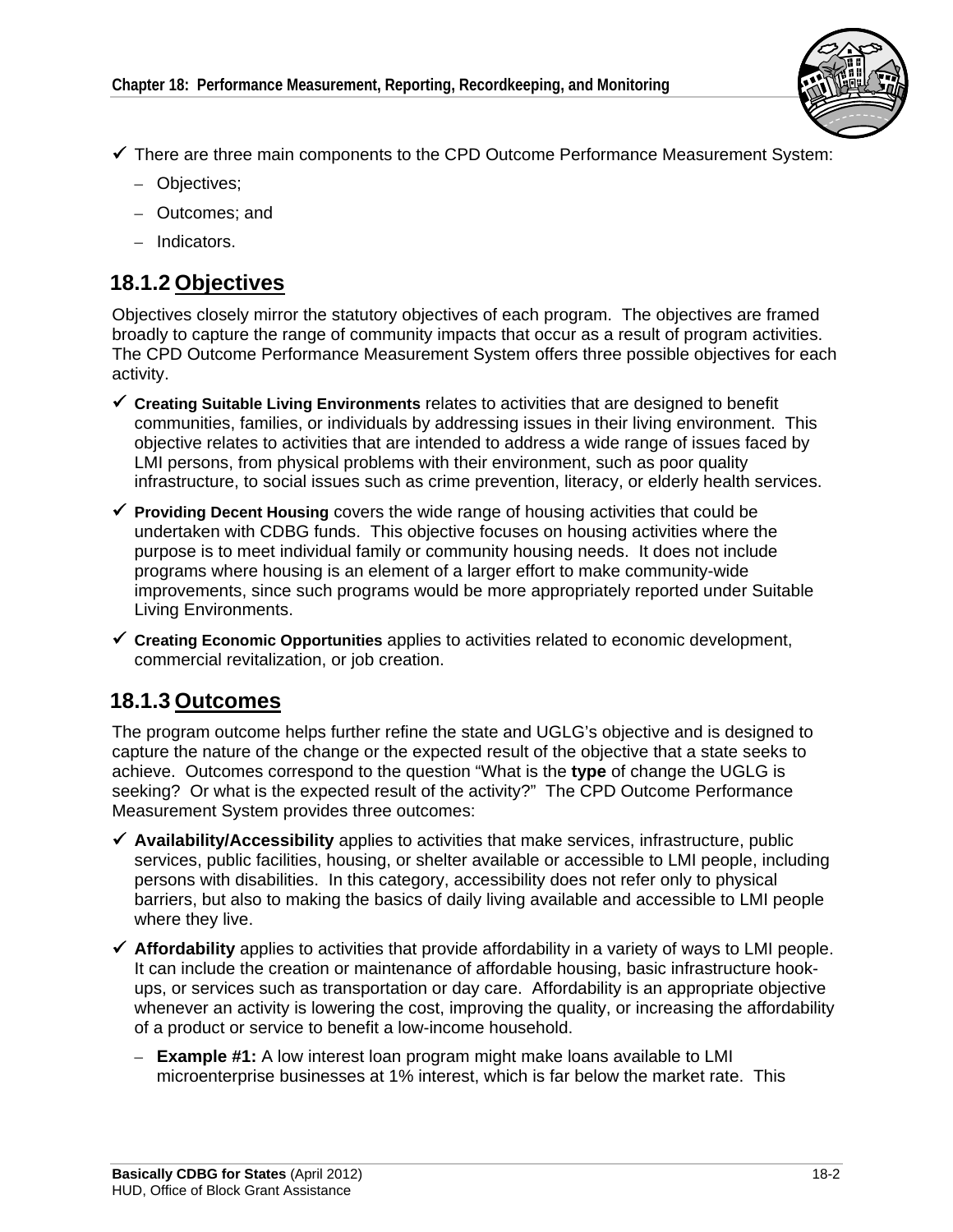

program lowers the cost of the loan, enabling entrepreneurs to start businesses. As a result, the program makes financing more affordable.

- $-$  **Example #2:** A subsidized day care program that provides services to LMI persons/families at lower cost than unsubsidized day care.
- $\checkmark$  **Sustainability** applies to activities that are aimed at improving communities or neighborhoods, helping to make them livable or viable by providing benefit to persons of LMI or by removing or eliminating slums or blighted areas, through multiple activities or services that sustain communities or neighborhoods.

### **18.1.4 Indicators**

There are four common indicators that are relevant for most activities. The system requires the state to report on these data elements for nearly all program activities.

- $\checkmark$  Amount of money leveraged from other Federal, state, local, and private sources, per activity.
- $\checkmark$  Number of persons, households, businesses, units or beds assisted, as appropriate.
- $\checkmark$  Income levels of persons or households by: 30 percent, 50 percent or 80 percent of area median income.
	- $-$  For CDBG activities that benefit an area, the data reported for that activity will need to show the total number of persons served and the percentage of LMI individuals served.
- $\checkmark$  Race, ethnicity, and disability data for activities that currently report these data elements.
	- Under CDBG, race/ethnicity data is required only when the activity is specifically undertaken to directly benefit persons or households, such as job creation activities or housing rehabilitation. Race and ethnicity data is **not** required for activities under the CDBG LMI area benefit, slum/blight, or urgent need national objectives.

In addition to the common indicators that are used for all program activities, there are 18 major activity-specific indicator categories as shown in Exhibit 18-1 at the end of this chapter.

## **18.1.5 Performance Measurement Wrap Up**

To ensure compliance, states and their UGLGs have action steps they will need to take when using CPD Outcome Performance Measurement System:

- $\checkmark$  Determine the intent (or goals) of their program activities;
- $\checkmark$  Include objectives and outcomes in Consolidated Plans, Action Plans and performance reports;
- $\checkmark$  Select objectives and outcomes;
- $\checkmark$  Collect applicable data on objectives and outcomes;
- $\checkmark$  Record objectives and outcomes in IDIS;
- $\checkmark$  Collect indicator data from internal program administration staff and UGLGs; and
- $\checkmark$  Report on indicators in IDIS.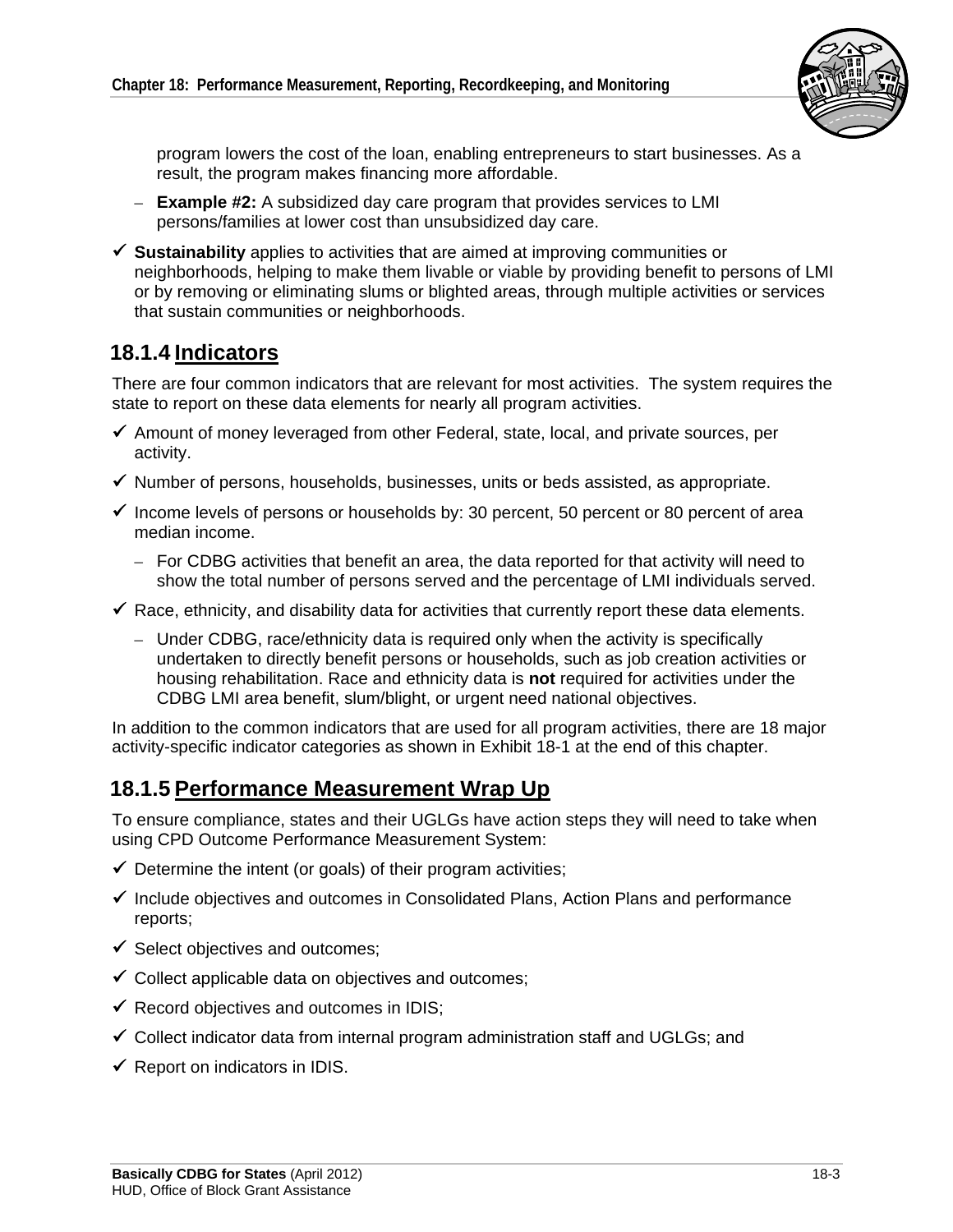

Data must be reported at least annually within IDIS, but states are encouraged to report as often as possible.

Performance Measurement indicator data that must be reported in IDIS is collected depending upon the matrix code and national objective chosen. IDIS screens ask all the pertinent information that states need to collect and provide within the system. **Complete and accurate data reporting is critical to the success of the CDBG program. Missing and or incorrect information from states results in national data that is flawed.** 

In addition there are new performance measurement reports now available within IDIS.

- **The PR83: CDBG Performance Measures Report** displays all CDBG performance data by objective and outcome for public facilities/improvements, public service, housing, homeless, and economic development activities. The state and field office versions of this report display all performance measurement data entered for a particular program year.
- **The PR84: CDBG Strategy Area, CDFI, and Local Target Area Report** displays CDBG activity performance data by CDBG Strategy Area, CDFI, and Local Target Area.
- **The PR85: Housing Performance Report** covers data for activities completed during a selected program year.

States can use these IDIS reports to track their progress toward meeting performance measurement requirements.

- $\checkmark$  Assess what data is complete where collection of data is occurring with the right level of detail and determine where additional data must be collected and from which UGLGs; and
- $\checkmark$  Amend applications, procedures, and guidelines to better address performance measurement requirements.

See the chapter on IDIS for further information.

# **18.2 Reporting Requirements**

The following is a summary of the topics in this section, applicable statutory and regulatory cites, and other reference materials available from HUD.

| <b>Key Topics in This Section</b>          | $\checkmark$ PER Requirements                                                                                                                                        |
|--------------------------------------------|----------------------------------------------------------------------------------------------------------------------------------------------------------------------|
|                                            | PER Submission and Review                                                                                                                                            |
| <b>Statutory Citations</b>                 | Section 104(e)                                                                                                                                                       |
| Other Reference Materials on This<br>Topic | Memorandum from CPD Assistant Secretary, February 18, 1998<br><b>Consolidated Plan website:</b><br>http://www.hud.gov/offices/cpd/about/conplan/index.cfm#guidelines |

#### **18.2.1 Background and Overview**

 $\checkmark$  The CDBG regulations require states to submit an Annual Performance Report to HUD within 90 days of the close of a state's program year. This is in accordance with the Consolidated Plan regulations at 24 CFR Part 91 (provided in the Appendix).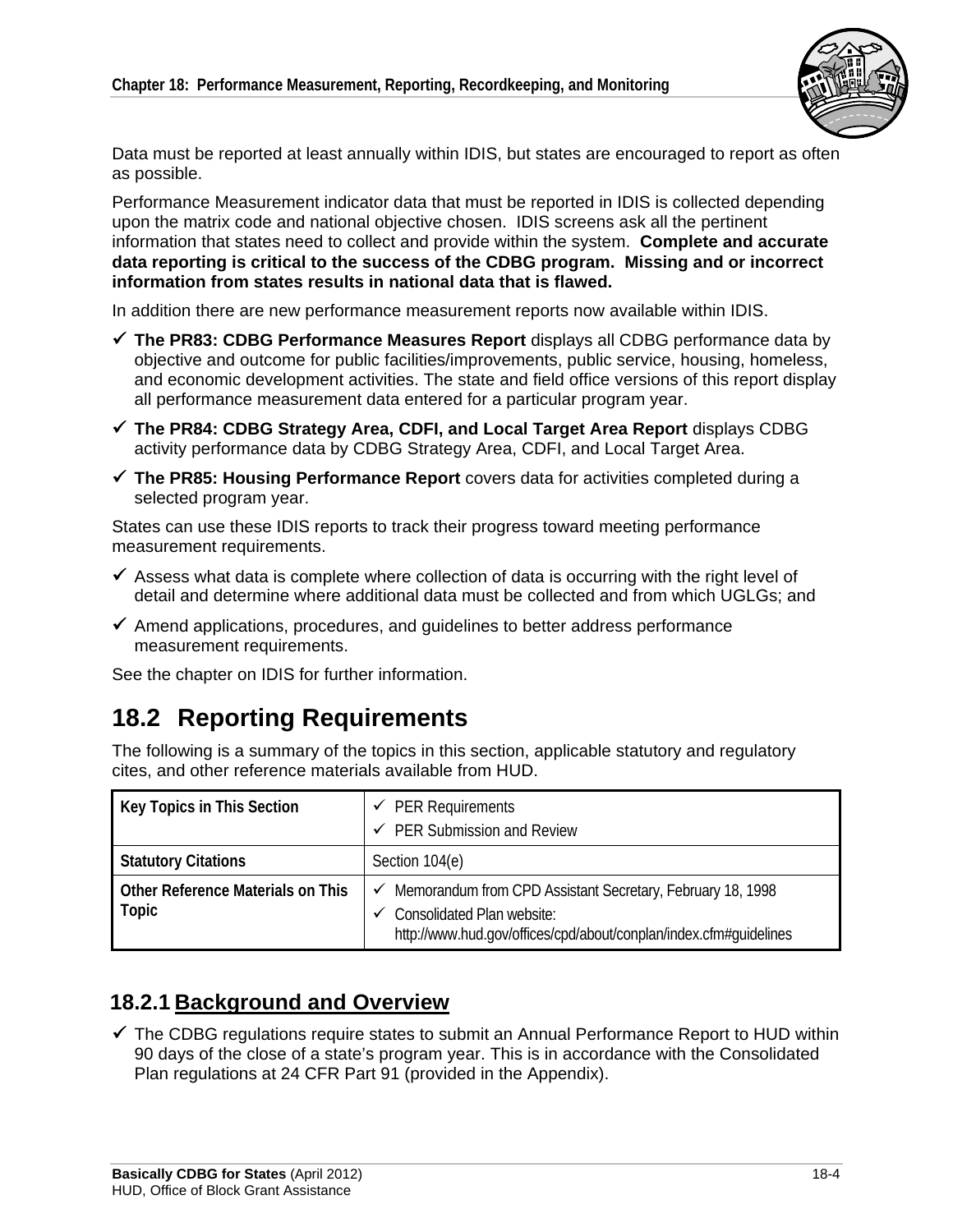

- Prior to the 1996 Consolidated Plan program year, states submitted a State Performance Report (GPR). The report is called the Performance and Evaluation Report (PER).
- The Performance Report incorporates not only the old GPR, but also the reporting requirements for the CDBG Program, HOME, Housing Opportunities for Persons with AIDS (HOPWA) and Emergency Shelter Grants (ESG) programs. Requirements discussed below apply to *all* of these programs, except where noted as CDBG-specific requirements.
- $\checkmark$  Annual reports are used to meet three basic purposes:
	- Provide HUD with necessary information to assess each state's ability to carry out its programs in compliance with applicable regulations and requirements;
	- Provide information necessary for HUD to report to Congress; and
	- Provide states with an opportunity to describe its program achievements with their citizens.

## **18.2.2 PER Requirements**

- $\checkmark$  States will to use the Integrated Disbursement and Information System (IDIS) to comply with some of the current reporting requirements.
	- To initiate annual reporting, states should update all current activities in IDIS to include all required financial and performance information.
	- The IDIS report, PR06, Summary of Consolidated Plan Projects, should be used to inform the narrative component below. This report summarizes commitment and disbursements by Action Plan projects.
- $\checkmark$  Each state's PER must include narrative statements that address the following:
	- Progress in carrying out Annual Plan Activities;
	- Description of available resources, investment and accomplishments;
	- – Geographic distribution of investment;
	- Families and persons assisted (numbers and race/ethnicity);
	- Actions taken to affirmatively further fair housing.
- $\checkmark$  In addition, CDBG states must submit a narrative statement addressing the following issues:
	- The relationship of the use of CDBG funds to priorities, needs, goals and specific objectives identified in the Consolidated Plan;
	- Nature and reasons for any changes in program objectives;
	- $-$  A self evaluation of progress made during the last year in addressing identified priority needs and objectives;
	- Number of extremely low, low and moderate income persons served by each activity, where this data is required for the national objective. Note that this is the PER information.

#### **18.2.3 PER Submission and Review**

 $\checkmark$  Prior to submitting a PER, states must make the report available to the public for examination and comment for a period of at least 15 days.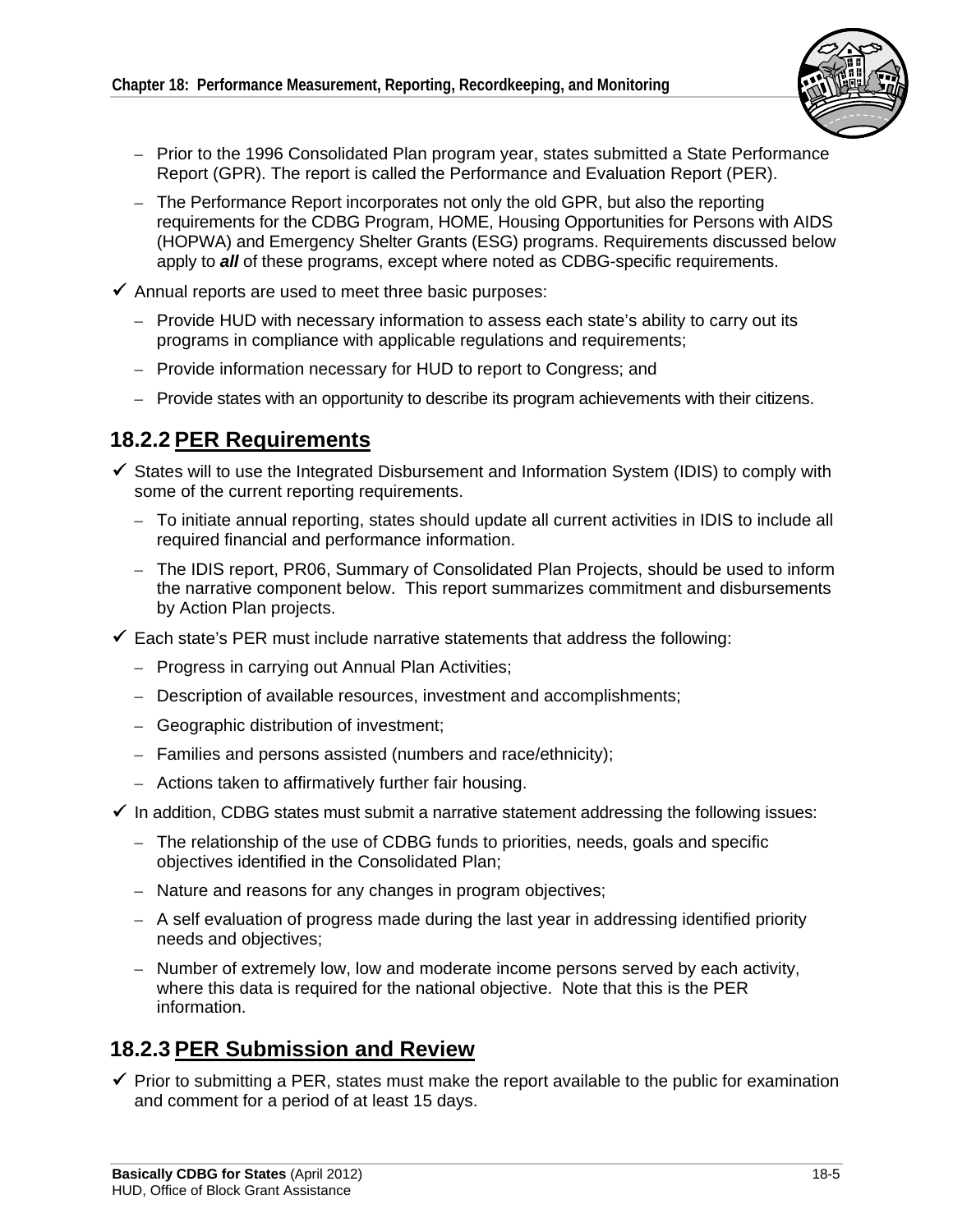

- $\checkmark$  PERs must be received by the HUD Field Office no later than 90 days after the close of the state's Consolidated Plan program year.
- $\checkmark$  HUD will review the state's Performance Reports and determine if they are satisfactory. If a satisfactory report is not submitted, HUD may:
	- Suspend funding until a satisfactory report is submitted; or
	- – Withdraw and reallocate funding if HUD determines, after notice and opportunity to comment, that the state will not submit a satisfactory report.
- $\checkmark$  Following submission, states must make copies of the report submitted to HUD available for examination by the public upon request. The copies made available must include a summary of comments received as a result of the public participation process.

# **18.3 Recordkeeping Requirements**

The following is a summary of the topics in this section, applicable statutory and regulatory cites, and other reference materials available from HUD.

| Key Topics in This Section               | <b>General Administrative</b><br>$\checkmark$                                |
|------------------------------------------|------------------------------------------------------------------------------|
|                                          | Financial<br>✓                                                               |
|                                          | Project/Activity<br>v                                                        |
|                                          | <b>National Objectives</b><br>$\checkmark$                                   |
|                                          | $\checkmark$ Determining and Documenting Income                              |
|                                          | <b>Records on UGLGs</b><br>✓                                                 |
|                                          | <b>Record Retention</b><br>$\checkmark$                                      |
|                                          | Access to Records<br>$\checkmark$                                            |
| <b>Statutory Citations</b>               | Section 104(e); (a)(2)(D) and (a)(3)(b)                                      |
| <b>Other Reference Materials on This</b> | $\checkmark$ Guide to National Objectives and Eligible Activities for States |
| <b>Topic</b>                             | - Chapter 2, Chapter 3                                                       |
|                                          | Managing CDBG: A Guidebook for CDBG States on UGLG Oversight<br>✓            |

#### **18.3.1 Overview**

- $\checkmark$  Accurate recordkeeping is crucial to the successful management of CDBG-funded activities. Insufficient documentation is likely to lead to monitoring findings, and these findings will be more difficult to resolve if records are missing, inadequate or inaccurate.
- $\checkmark$  To assess strengths and weaknesses in this area, states should think about the following:
	- $-$  Is there a clearly defined process for acquiring, organizing, storing, retrieving, and reporting information about CDBG-funded activities?
	- How can the documentation and reporting systems be strengthened to meet the HUD requirements?
	- Who is responsible for the majority of the recordkeeping and reporting tasks, and are they properly trained and supported?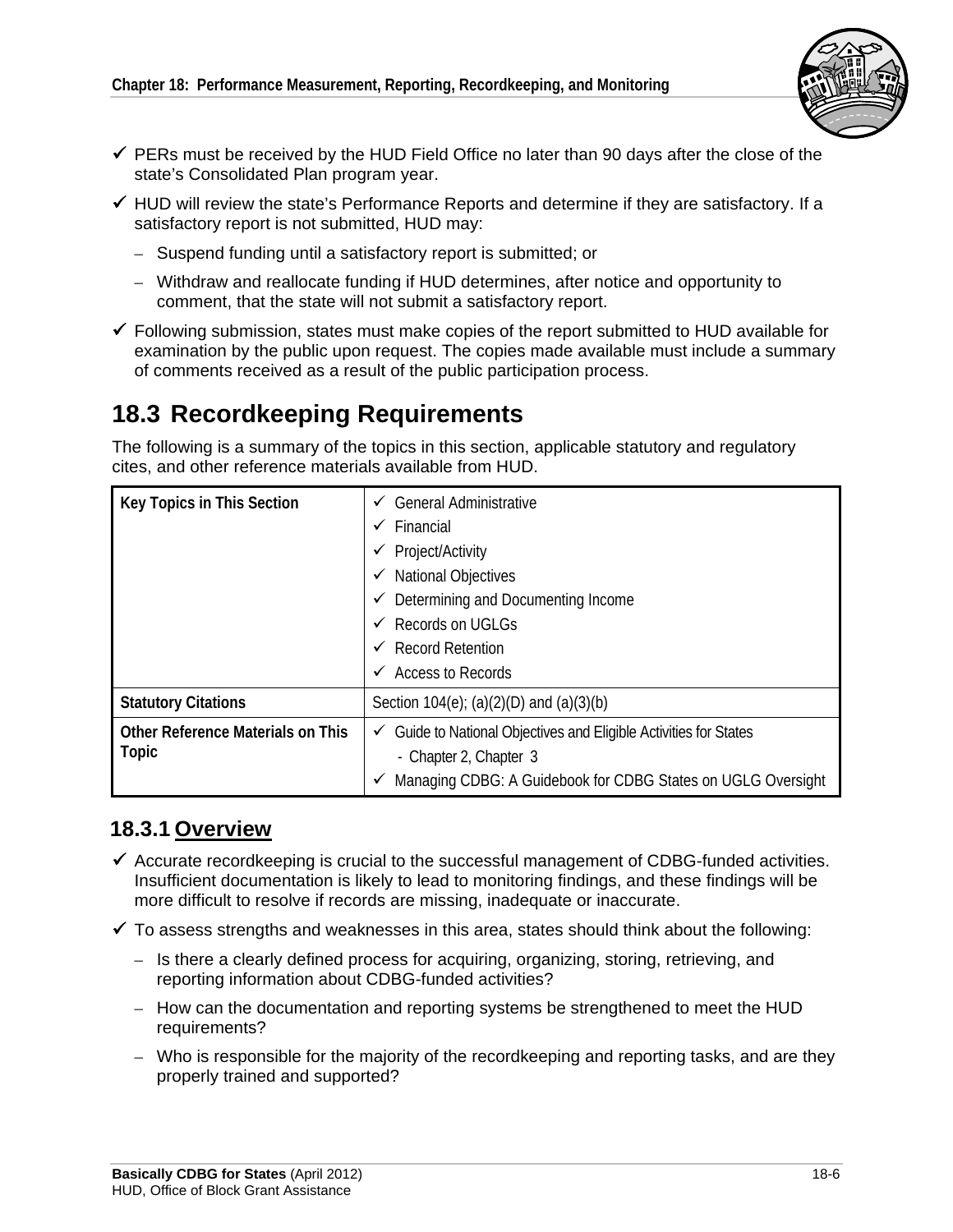

- How can standardized procedures and the removal of duplicative records streamline the recordkeeping and reporting process?
- – What types of records and reports could be automated (i.e., computerized) that are not now?
- $\checkmark$  States are required to keep records documenting their compliance and that of the UGLG. However, HUD is charged with negotiating the recordkeeping requirements with states. The following records are suggested types of records that a state and/or its UGLG may keep.

## **18.3.2 General Administrative**

- $\checkmark$  States must maintain files and records that relate to the overall administration of the CDBG program. These records may include the following:
	- Consolidated Plan submission to HUD, which includes the application, program descriptions, certifications, etc.;
	- Executed grant agreement;
	- $-$  Description, geographic location and budget of each funded activity;
	- $-$  Eligibility and national objective determinations for each activity;
	- Personnel files;
	- Property management files;
	- HUD monitoring correspondence;
	- – Citizen participation compliance documentation;
	- Fair Housing and Equal Opportunity records;
	- Lump sum agreements;
	- Environmental review records; and
	- Documentation of compliance with other Federal requirements (e.g., Davis-Bacon, Uniform Relocation Act, and Lead-Based Paint).

## **18.3.3 Financial**

- $\checkmark$  Financial recordkeeping is one of the primary areas subject to HUD reviews and one in which inadequate recordkeeping can lead to serious problems.
- $\checkmark$  Financial records to be maintained may include:
	- Chart of accounts:
	- Manual on accounting procedures;
	- Accounting journals and ledgers;
	- – Source documentation (purchase orders, invoices, canceled checks, etc.);
	- Procurement files (including bids, contracts, etc.);
	- Real property inventory;
	- $-$  Bank account records (including revolving loan fund records, if applicable);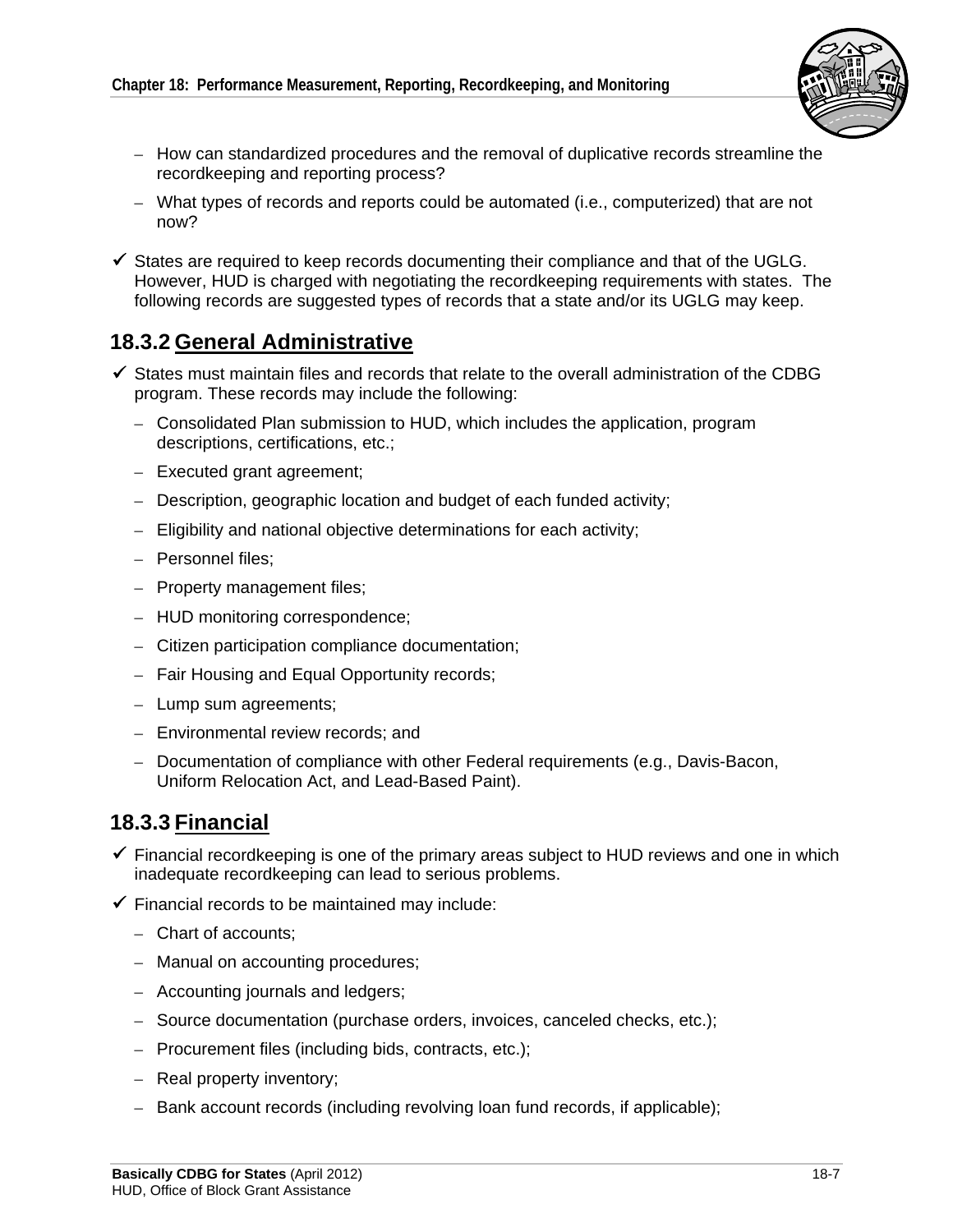

- Draw down requests;
- Payroll records and reports;
- Financial reports;
- Audit files; and
- Relevant financial correspondence.
- $\checkmark$  Oftentimes, the financial functions of state CDBG program operations are often handled by staff with accounting skills, but not necessarily with a CDBG program background, or are shared with staff from other departments outside of the administering agency.
- $\checkmark$  To ensure proper financial recordkeeping and reporting, states should help their financial staff understand:
	- What information needs to be kept and why;
	- When that information should be collected and how often;
	- How the information should be acquired, organized and stored;
	- How the information should be reported; and
	- How long the records must be kept.

## **18.3.4 Project/Activity**

- $\checkmark$  For each type of activity undertaken, the state should determine what data must be maintained in individual case files and establish UGLG requirements for ensuring that every file contains the necessary information.
- $\checkmark$  The list will vary from activity to activity, but each project/activity file should include the following types of documentation:
	- Eligibility of the activity;
	- Evidence of having met a national objective (see below);
	- If applicable, UGLG agreement;
	- Any bids or contracts;
	- Characteristics and location of the beneficiaries;
	- Compliance with special program requirements, including environmental review records;
	- Budget and expenditure information (including draw requests); and
	- The status of the project/activity.

# **18.3.5 National Objectives**

#### **LMI Area Benefit**

- $\checkmark$  States should maintain the following records regarding LMI areas qualifying under the area benefit national objective:
	- Boundaries of the service area; and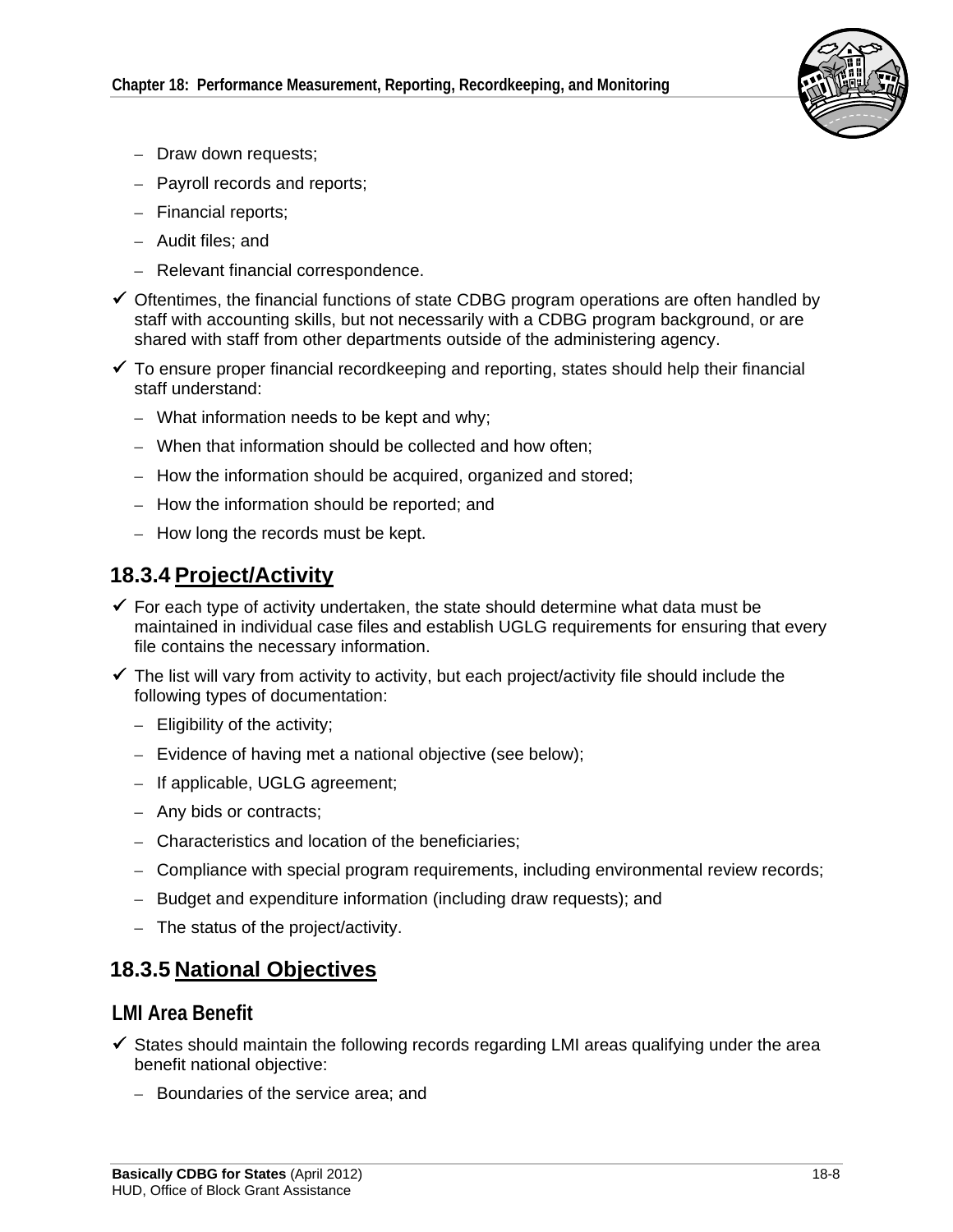

- Income characteristics of residents of the entire service area.
- $\checkmark$  An attachment follows this chapter provides a shortened version of what records to maintain depending upon national objective chosen.

#### **LMI Limited Clientele**

- $\checkmark$  The state and/or UGLG should maintain the following records regarding limited clientele activities:
	- Documentation showing that the activity is designed for and used by a segment of the population presumed by HUD to be LMI persons; or
	- Documentation describing how the nature and, if applicable, the location of the activity establishes that it is used predominantly by LMI persons; or
	- Data showing the size and annual income of the family of each person receiving the benefit and that at least 51% of those served are LMI; or
	- Data showing that the activity is a special project removing accessibility barriers in the limited cases described above.

#### **LMI Housing**

- $\checkmark$  States or UGLG must maintain the following records on housing activities:
	- A copy of the written agreement with each landlord or developer receiving CDBG assistance indicating the total number of dwelling units in each multi-unit structure assisted and the number of those units which will be occupied by LMI households after assistance;
	- The total cost of the activity, including both CDBG and non-CDBG funds; and
	- For each unit occupied by a LMI household, the size, ethnicity and income of the household.
	- $-$  For rental housing only:
		- □ Rent charged (or to be charged) after assistance for each dwelling unit in each structure assisted; and
		- Information as necessary to show the affordability of units occupied (or to be occupied) by LMI households pursuant to criteria established and made public by the state.
	- For each property acquired on which there are no structures, evidence of commitments ensuring that the criteria in §570.483(a)(3) will be met when the structures are built.
	- Where applicable, records documenting that the activity qualified under the exception criteria for new construction of non-elderly, multi-unit housing.

#### **LMI Job Creation/Retention**

 $\checkmark$  Records to be maintained for job creation activities are differentiated by whether the state and UGLG will document whether the jobs will be *available* to LMI persons or whether LMI persons will hold the jobs.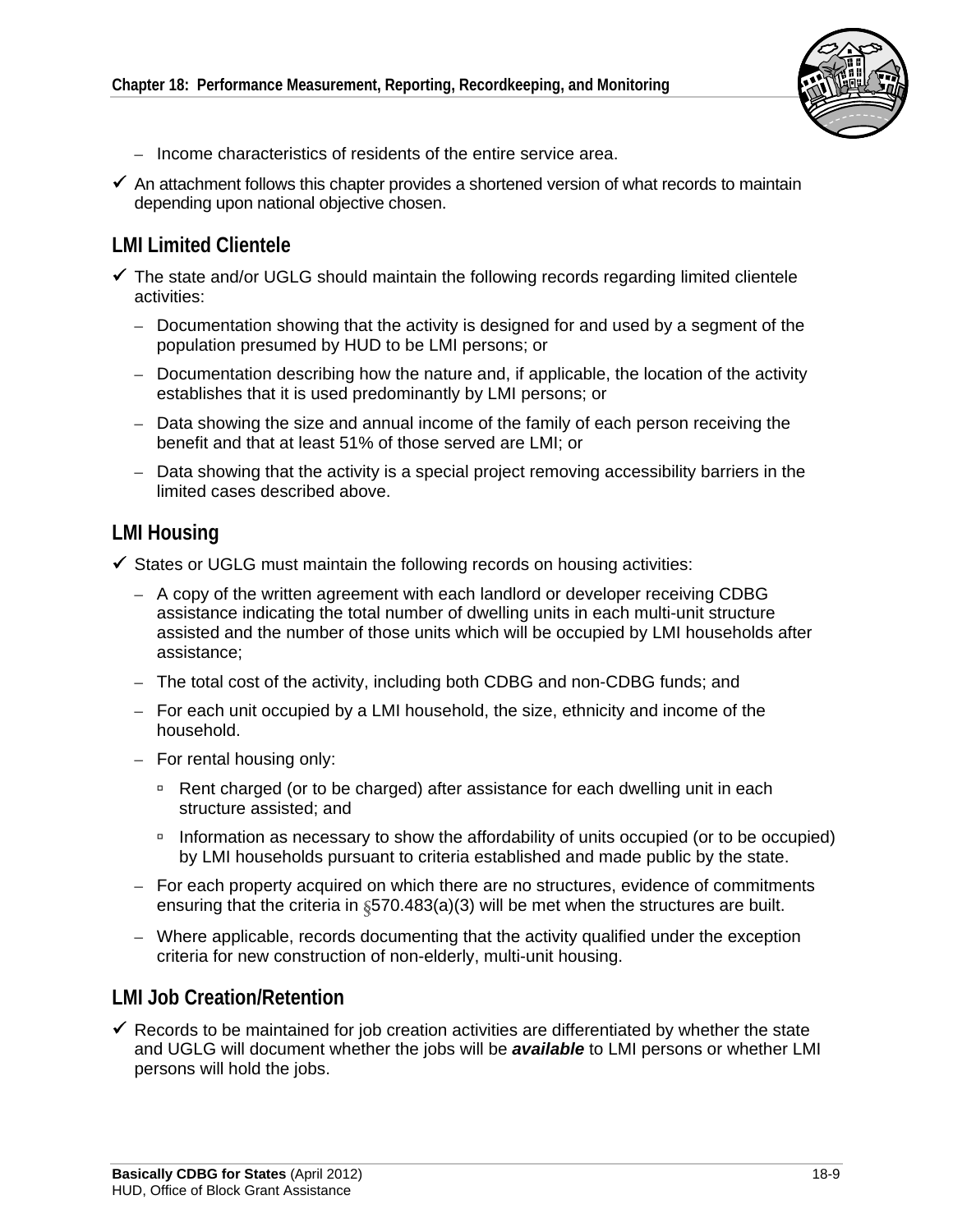

- $\checkmark$  Where the state or UGLG chooses to document that at least 51 percent of the jobs will be *available* to LMI persons, documentation for each assisted business shall include a copy of a written agreement, containing:
	- $-$  A commitment by the business that it will make at least 51 percent of the full-time equivalent (FTE) jobs available to LMI persons and will provide training for any of those jobs requiring special skills or education;
	- $-$  A listing by job title of the permanent jobs to be created, indicating which jobs will be available to LMI persons, which jobs require special skills or education, and which jobs are part-time;
	- A description of the actions to be taken by the state and business to ensure that LMI persons receive first consideration for these jobs; and
	- A listing by job title of the permanent jobs filled, which jobs were available to LMI persons, as well as a description of how first consideration was given to such persons for these jobs. The description should include what type of hiring process was used; names of LMI persons interviewed for a particular job; and which LMI interviewees were hired.
- $\checkmark$  Where the state or UGLG chooses to document that at least 51 percent of the jobs will be *held by* LMI persons, documentation for each assisted business should include a copy of a written agreement, containing:
	- $-$  A commitment by the business that at least 51 percent of the permanent jobs on a full-time equivalent (FTE) basis will be held by LMI persons;
	- – A listing by job title of the permanent jobs to be created (identifying which are part-time, if any);
	- A listing by job title of the permanent jobs filled and which jobs were initially held by LMI persons; and
	- For each LMI person hired, information on the size and annual income of the person's family prior to the time the person was hired for the job, or evidence the person qualifies as presumed to be LMI based upon location of the business or the person's residence.
- $\checkmark$  For benefit based on job retention, the following documentation should be kept:
	- $-$  Evidence that, in the absence of CDBG assistance, the jobs would be lost;
	- For each business assisted, a listing by job title of permanent jobs retained, indicating which of those jobs are part-time and (where it is known) which are held by LMI persons at the time the assistance is provided;
	- Where applicable, identification of any of the retained jobs (other than those known to be held by LMI persons) which are projected to become available to LMI persons through job turnover within two years of the time CDBG assistance is provided, and information on how the turnover projections were calculated;
	- For each retained job claimed to be held by a LMI person, information on the size and annual income of the person's family or evidence that the person may be presumed to be LMI based on the location of the business or the person's residence; and
	- $-$  For jobs claimed to be available to LMI persons based on job turnover: a description covering the items required for "available to" jobs identified above; a listing of each job that has turned over to date, indicating which of those jobs were either taken by, or made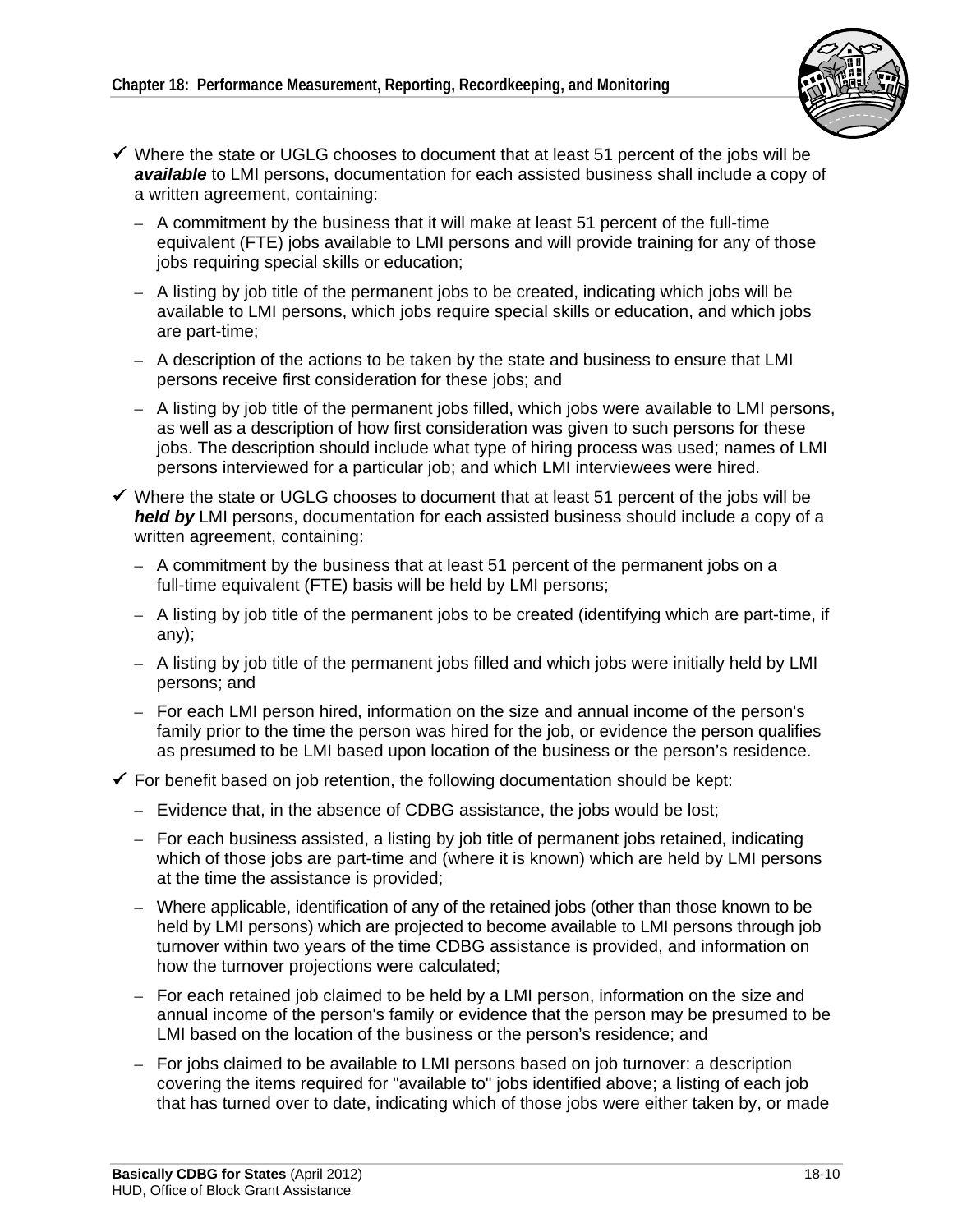

available to LMI persons; and a description of how "first consideration" was given to LMI persons for those jobs.

#### **Slum/Blight Area Basis**

- $\checkmark$  Records to be maintained for area-wide slum and blight activities include:
	- Boundaries of the area.
	- Description of the conditions that qualified the area at the time of its designation in sufficient detail to demonstrate how the area met the qualifying criteria (i.e. the area meets a definition of a slum, blighted, deteriorated or deteriorating area under state or local law).
	- How the assisted activity addressed one or more of the conditions that contributed to the deterioration of the area.
	- For each residential rehabilitation activity:
		- Local definition of "substandard" that must be at least as stringent as the Housing Quality Standards (HQS) used in the Section 8 Housing Assistance Payment Program—Existing Housing;
		- Pre-rehabilitation inspection report describing the deficiencies in each structure to be rehabilitated; and
		- Details and scope of CDBG-assisted rehabilitation, by structure.

#### **Slum/Blight Spot Basis**

- $\checkmark$  Records to be maintained for spot elimination of slum and blight:
	- – A description of the specific condition of blight or physical decay treated; and
	- $-$  For rehabilitation carried out under this category, a description of the structure, including:
		- □ The specific conditions detrimental to public health and safety that were identified; and
		- □ Details and scope of the CDBG-assisted rehabilitation, by structure.

#### **Urgent Need**

- $\checkmark$  Records to be maintained for urgent need activities include:
	- Documentation concerning the nature and degree of seriousness of the condition requiring assistance;
	- Evidence that the state certified that the CDBG activity was designed to address the urgent need;
	- Information on the timing of the development of the serious condition; and
	- Evidence confirming that other financial resources to alleviate the need were not available.

#### **18.3.6 Determining and Documenting Income**

 $\checkmark$  Under the CDBG program, states are provided flexibility to develop and choose an income definition. To calculate annual income, the states often choose among three HUD definitions of income, listed below. States may also develop their own definition.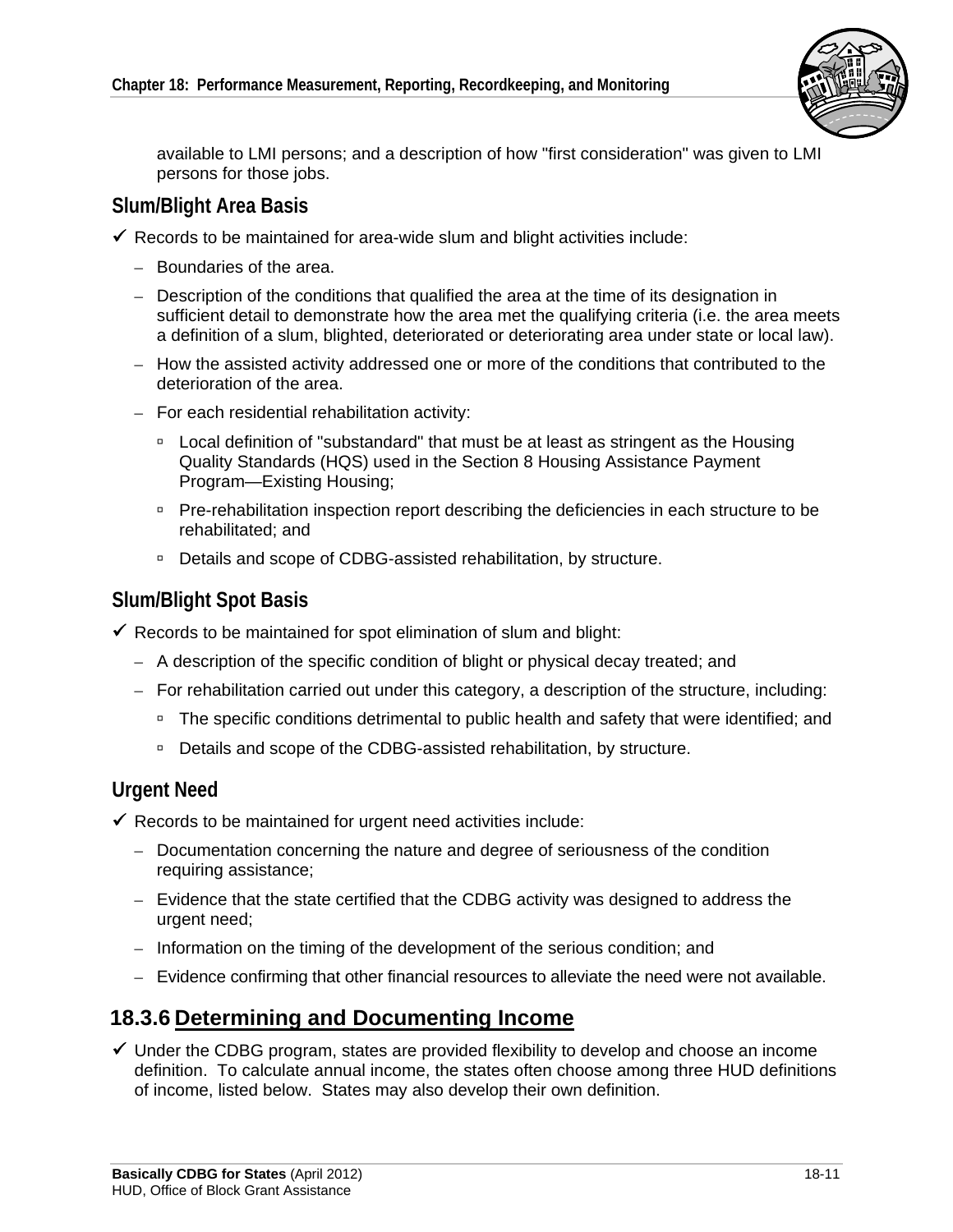

- Annual income as defined under the Section 8 Housing Assistance Payments Program (24 CFR 5.609);
- Adjusted gross income as defined for purposes of reporting under IRS Form 1040 (long form) for Federal individual income tax purposes; and
- Annual income as defined for reporting under the Census/American Community Survey long form for the most recent available decennial Census/American Community Survey.
- $\checkmark$  States must determine annual income for a person, family or a household only for direct benefit activities only. Direct benefit activities include activities such as homeownership assistance or receipt of public services. Please note that income documentation should be collected for these activities, but it is not a requirement that third party verification (e.g., verification of employment) be obtained; however, this method may be a best practice. Income verification forms may be used to document income.
	- Family: states need documentation for all national objectives except for LMI housing.
	- Household: states need documentation necessary for LMI housing.
- $\checkmark$  States do not need to determine income eligibility for the following national objectives: area benefit, presumed limited clientele, slum/blight, or urgent need.
- $\checkmark$  States must ensure that applicants to their programs and activities are treated equitably. For this reason, the same income definition should be used within a particular program or activity.
	- $-$  For example, if a state decides to use the Section 8 definition of annual income for its homebuyer program, it must use this definition for all applicants to the homebuyer program. It may not use the Census/American Community Survey definition for one applicant and the Section 8 definition for another applicant.
- $\checkmark$  To determine if program applicants are income-eligible, states have several options, including options such as:
	- Obtain evidence that the household/person assisted qualified under another program having income qualification criteria at least as restrictive as that used in the definitions of LMI household/person, such as Job Training Partnership Act (JTPA) and welfare programs; or
	- – Obtain evidence that the assisted person is homeless; or
	- Obtain a verifiable certification from the assisted person that his/her family income does not exceed the applicable income limit; or
	- Obtain a referral from a state, county or local employment agency or other entity that agrees to refer individuals it determines to be LMI persons based on HUD's criteria and agrees to maintain documentation supporting these determinations.

# **18.3.7 Records on UGLG**

- $\checkmark$  As discussed previously, states are responsible for ensuring that UGLG activities are carried out in compliance with all applicable program requirements and that the performance of UGLG in on track with objectives set forth by the state. The following is an overview of the types of records that must be maintained by states for each funded UGLG activity:
	- Application;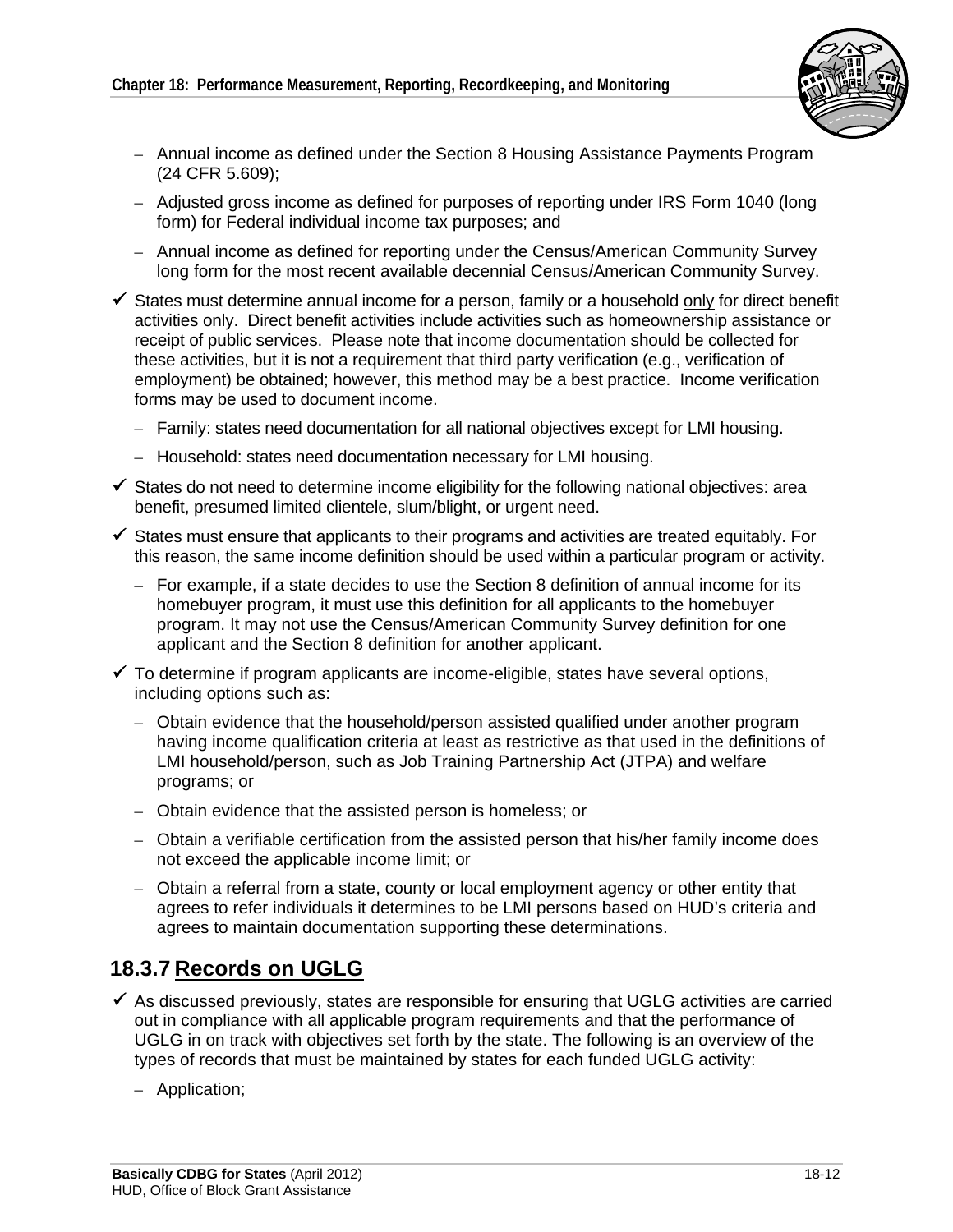

- Written agreement;
- Financial statements and records:
- Audits;
- Progress reports;
- Draw down requests (with source documentation, including invoices, purchaser orders, etc.); and
- Monitoring reports and correspondence.
- $\checkmark$  While states maintain certain records pertaining to UGLG activities, UGLGs must also maintain detailed records on its organization, financial and administrative systems and the specific CDBG-funded project or activity.

# **18.3.8 Records: States v. UGLGs**

- $\checkmark$  States and HUD will jointly agree on required state records sufficient to enable HUD to carry out our annual review responsibilities, and states will establish and maintain such records.
- $\checkmark$  States will establish recordkeeping requirements for UGLGs sufficient to allow HUD and the State to carry out review responsibilities.
- $\checkmark$  States and UGLGs must also keep Financial Management records.
- $\checkmark$  Cross-cutting records that must be kept by both the State and UGLGs.
	- Civil Rights
	- Labor Standards
	- Relocation, Replacement Housing and Real Property
	- Acquisition
	- Environment
- $\checkmark$  Records kept by the State and UGLG must specifically include data on the racial, ethnic, and gender characteristics of applicants, participants, and beneficiaries of the program.

# **18.3.9 Record Retention Period**

 $\checkmark$  Under the uniform administrative requirements of the CDBG regulations, states and UGLG are required to retain CDBG records for a period of not less than five years after the fiscal year of their grant or three years after the closeout of the grant from HUD, whichever is longer.

## **18.3.10 Access to Records**

- $\checkmark$  HUD and the Comptroller General of the United States, or their authorized representatives, have the right to access state and UGLG program records. This right is not limited to the retention period (discussed above).
- $\checkmark$  Requirements regarding public access to records include: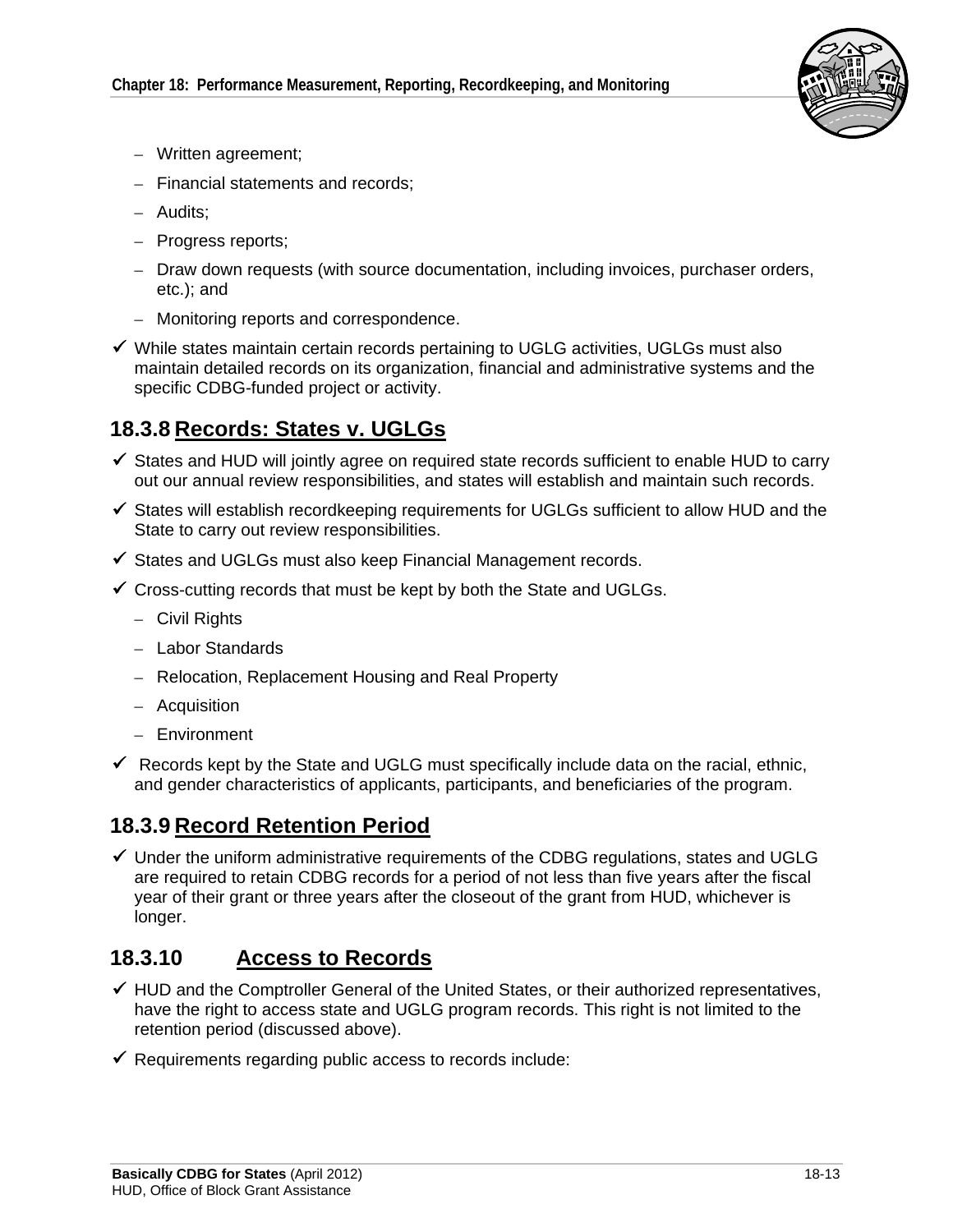

- CDBG states are required to provide citizens with reasonable access to records regarding the past use of CDBG funds, consistent with applicable state and local laws regarding privacy and confidentiality; and
- The Consolidated Plan regulations require that states provide citizens, public agencies and other interested parties with reasonable and timely access to information and records relating to the jurisdiction's Consolidated Plan and the use of assistance under the programs covered by the Consolidated Plan. (NOTE: This requirement must be made a part of state's Citizen Participation Plans.)

# **18.4 Monitoring of Program Performance**

Monitoring of program performance is a key element of CDBG state management and oversight responsibilities. The following is a summary of the topics in this section, applicable statutory and regulatory cites, and other reference materials available from HUD.

| Key Topics in This Section                 | $\checkmark$ Program Monitoring                                                                                                                                                                 |
|--------------------------------------------|-------------------------------------------------------------------------------------------------------------------------------------------------------------------------------------------------|
|                                            | <b>Project Monitoring</b><br>✓                                                                                                                                                                  |
|                                            | <b>Corrective Actions</b><br>$\checkmark$                                                                                                                                                       |
| <b>Statutory Citations</b>                 | Section $105(a)(12)(B)(v)$                                                                                                                                                                      |
| Other Reference Materials on This<br>Topic | ✔ Managing CDBG: A Guidebook for CDBG States on UGLG Oversight<br>← CPD Notice 07-07: Implementing Risk Analyses for Monitoring<br>Community Planning and Development Grant Programs in FY 2008 |

# **18.4.1 Overview**

- $\checkmark$  States are responsible for managing the day-to-day operations of their CDBG Program and ensuring that CDBG funds are used in keeping with program requirements. Implementation of CDBG activities by other entities (UGLG, nonprofit development organizations, CDFIs, etc.) does not relieve states of this responsibility.
- $\checkmark$  Monitoring is the primary tool that CDBG states use to ensure that CDBG projects are being carried out in accordance with program requirements. Monitoring is a review of program or project performance and compliance. There are several types of monitoring:
	- – **Administrative and Financial monitoring** ensures that the state and UGLGs are administering the program properly (i.e., using funds from authorized sources, tracking funds, using proper methods of recordkeeping, and managing finances appropriately).
	- – **Program monitoring** ensures the operations and management of UGLG for efficiency, effectiveness, compliance, etc. This kind of monitoring focuses on overall program performance of UGLGs.
	- – **Project monitoring** ensures that projects are in compliance with CDBG and other Federal standards. This kind of monitoring focuses on the compliance of an individual project.
- $\checkmark$  The three primary goals of monitoring are to:
	- – Ensure production and accountability;
	- Ensure compliance with CDBG and other federal requirements; and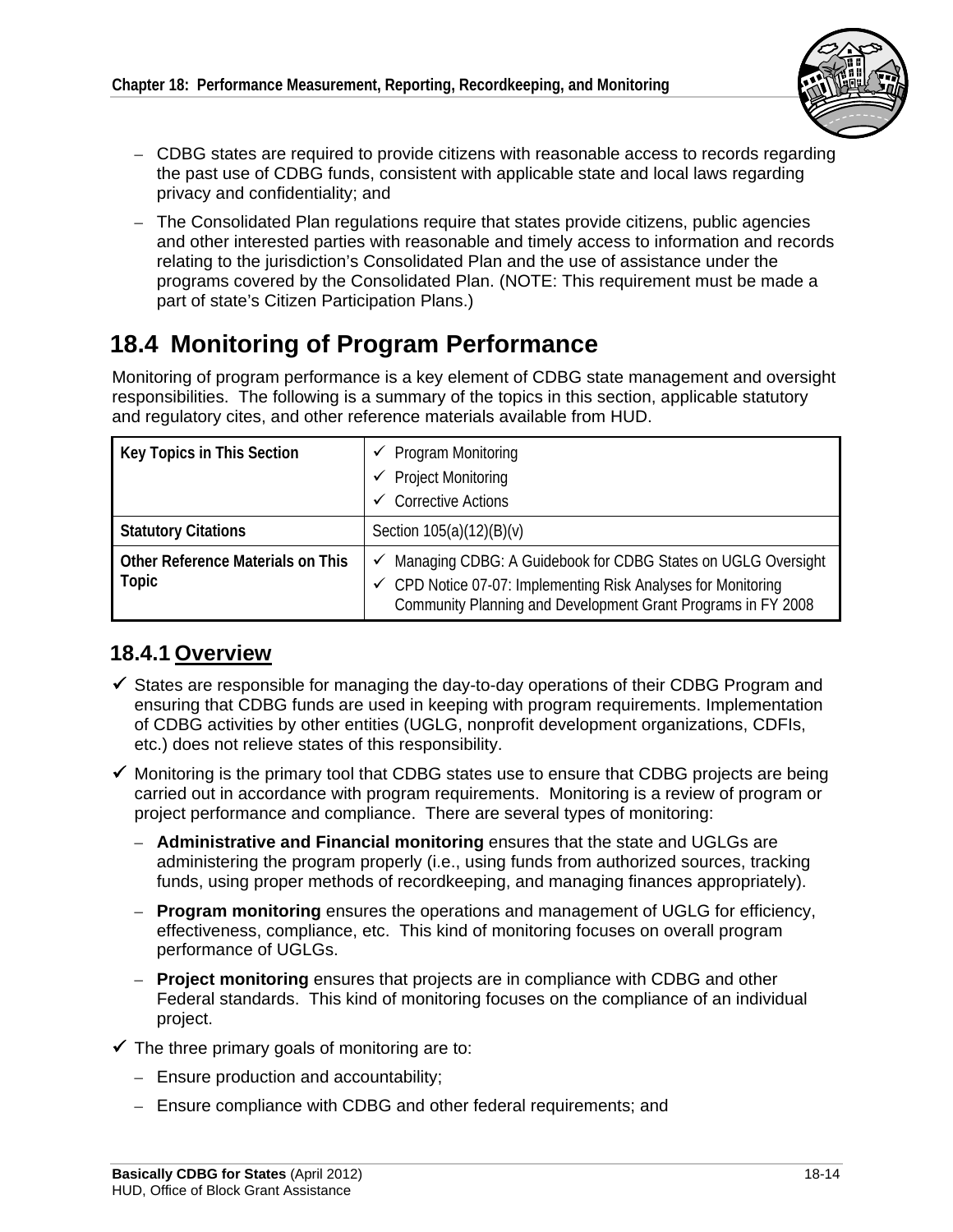

- Evaluate organizational and project performance.
- $\checkmark$  The performance of each UGLG receiving CDBG funds should be reviewed by states at least annually. Good practice suggests that:
	- Any entity receiving CDBG funds for an eligible project must be monitored to ensure compliance with applicable program requirements.
	- More frequent reviews may be appropriate based on the length and complexity of the activity being undertaken and the experience and capacity of the UGLG.

#### **18.4.2 Monitoring Plans and Risk Assessments**

- $\checkmark$  Monitoring should not be a "one-time event." To be an effective tool for avoiding problems and improving performance, monitoring must involve an on-going **process of planning, implementation, communication, and follow-up.**
- $\checkmark$  States should develop a monitoring plan at least annually at the beginning of each program year. This allows states to match their available resources for monitoring with the needs and capacity of UGLG. A monitoring plan may include the following:
	- Objectives of the monitoring plan;
	- Standardized procedures for reporting by UGLG;
	- – Standardized procedures for review and monitoring;
	- How risk areas will be identified and addressed;
	- Frequency of meetings, monitoring reviews and inspections;
	- Pre-monitoring preparation;
	- Use and scheduling of staff and other resources for monitoring:
	- CDBG program and project portfolio;
	- Monitoring "checklists"; and
	- Sample monitoring letters.
- $\checkmark$  Since states do not have enough staff to monitor all their UGLGs as frequently and thoroughly as they would like every year, they need to decide which UGLGs are most likely to have the most serious problems and ensure they devote extra attention to them. States should ensure the monitoring plan is appropriate to their performance tracking capabilities and rotate the UGLGs selected for in-depth monitoring.
- $\checkmark$  For programs and projects, states should perform a risk assessment to identify which UGLGs require comprehensive monitoring. High-risk UGLG include those that are:
	- New to the CDBG program;
	- $-$  Experiencing turnover in key staff positions or a change in goals or direction;
	- Encountering complaints and/or bad press;
	- Previous compliance or performance problems including failure to meet schedules, submit timely reports, or clear monitoring or audit findings;
	- Carrying out high risk activities (e.g., economic development); and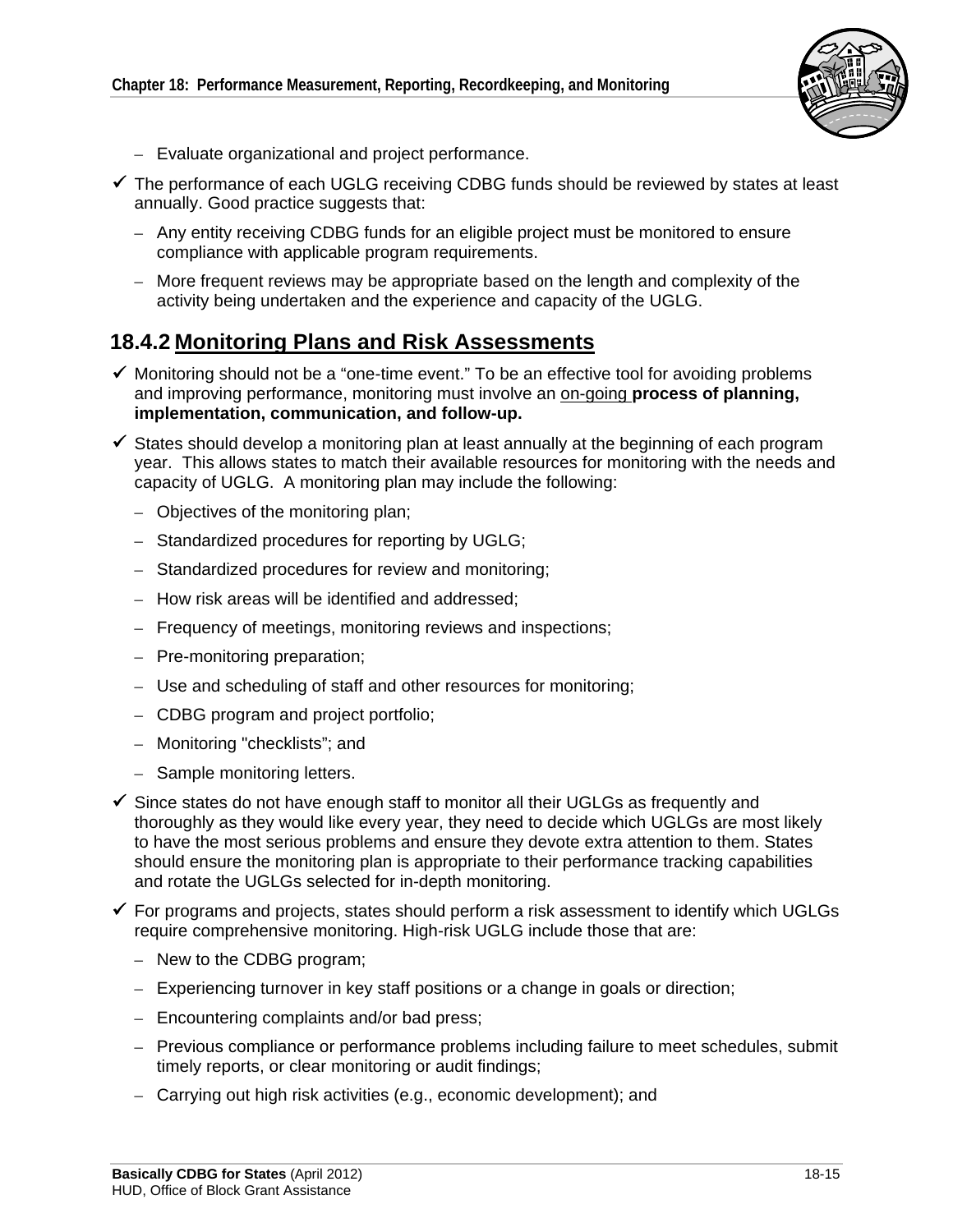

- Undertaking multiple CDBG-funded activities for the first time.
- $\checkmark$  A sample set of risk indicators and assessment areas are presented in Exhibit 18-3. This can be used to develop a risk assessment protocol where states can award points to various assessment areas to make priorities within their monitoring system.
- $\checkmark$  For experienced UGLGs that are successfully carrying out activities, states could plan a more narrowly focused monitoring effort to examine areas where the regulations have changed, new activities that are being undertaken, or program aspects that led to problems in the past.
- $\checkmark$  However, comprehensive monitoring reviews should be conducted periodically, even for UGLGs with strong past performance. Even the most effective and efficient UGLGs can neglect their responsibilities if states do not hold them accountable.
- $\checkmark$  States may find the CPD notice 07-07 helpful. This notice indicates that monitoring should be grantee focused, but that high risk programs should also be monitored, even if the grantee itself is not high risk.

### **18.4.3 Administrative and Financial Monitoring**

States must monitor UGLG on administrative and financial requirements for accounting standards, cost principles, and procurement.

- **Accounting Standards**: The UGLG adheres to the accounting principles and procedures required therein, utilize adequate internal controls, and maintain necessary source documentation for all costs incurred.
- **Cost Principles**: Ensure compliance with OMB Circulars A-87. These principles shall be applied for all costs incurred whether charged on a direct or indirect basis.
- **Procurement**: Ensure compliance with the current state policy concerning the purchase of equipment and shall maintain inventory records of all non-expendable personal property as defined by such policy as may be procured with funds provided herein.

#### **18.4.4 Program Monitoring**

- $\checkmark$  Program monitoring encompasses two different areas of review. First, states must monitor compliance with their CDBG funded programs to ensure they meet program eligibility, objectives, and goals. Often this type of monitoring is done in the following manner:
	- Compare state programs funded to the Consolidated Plan. Check to see if programs are listed among the state's strategies to address community development needs.
	- Compare programs funded to the national objectives and eligible activities of the CDBG program.
	- $-$  If program is not listed or is ineligible, the state must modify its consolidated plan and/or stop funding the program (if it is ineligible).
- $\checkmark$  In addition, there are several reports that are available on the HUD website that states can use to evaluate their performance as well as performance of their UGLG. States can use reports to assess local/state CDBG program performance. These reports ensure that the most up-to-date information is available to states, their clients, and public officials (see specific information on the CDBG accomplishments and performance).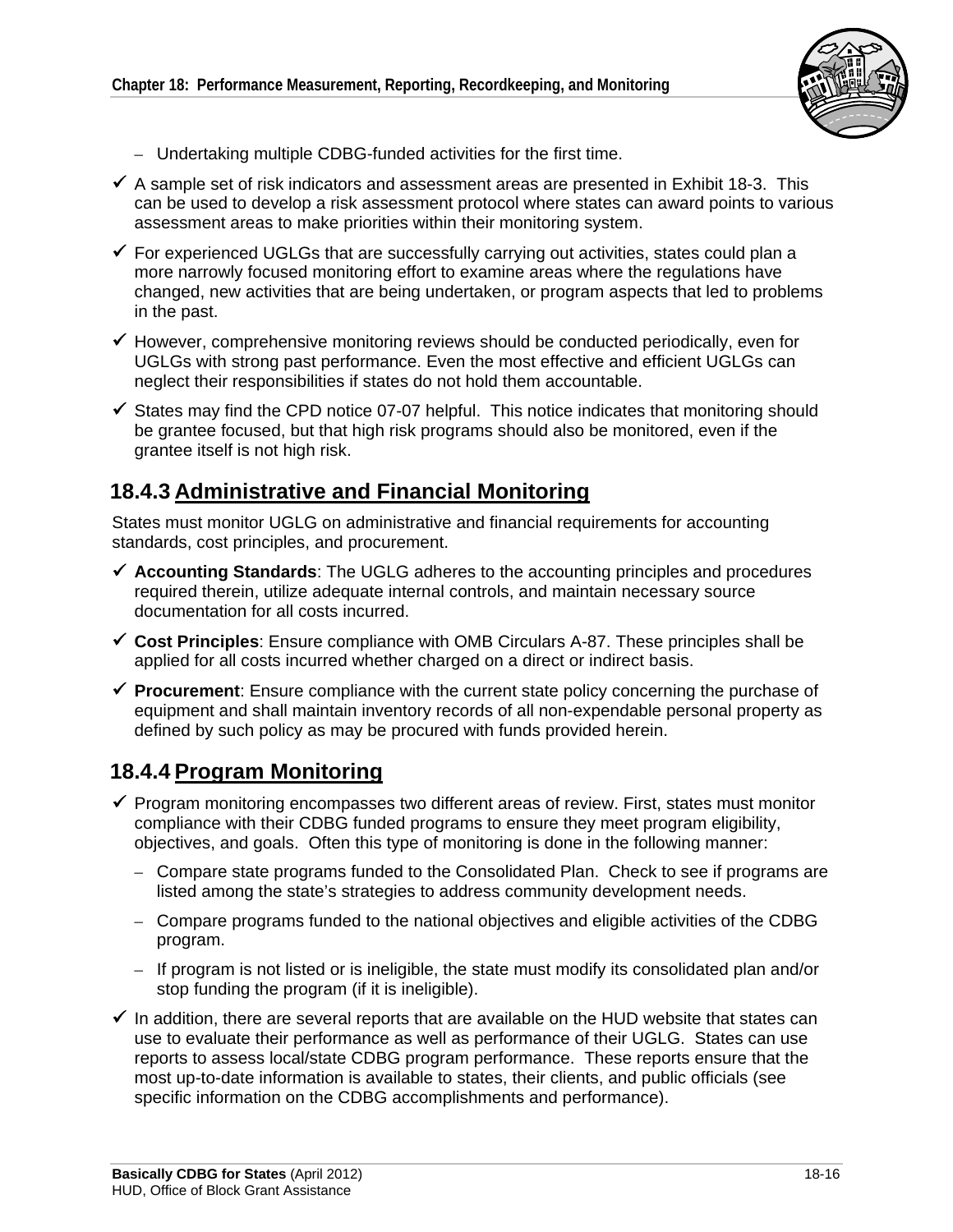

- – **Community Performance Profiles:** These profiles share information about the performance of CDBG states. This information is important to our states, stakeholders, and citizens so they will be able to access information about the performance of each local CDBG program.
- – **Expenditure Reports:** As part of HUD's continuing effort to provide states and citizens with program information on the status of our programs, the Office of Community Planning and Development has developed expenditure profiles that show how each grantee expended their CDBG funds during its most recently completed program year. The profiles depict expenditures by activity.
- **Selected CDBG Accomplishment Reports**. As part of HUD's continuing effort to provide states and citizens with information on the status of our programs, the Office of Community Planning and Development has developed profiles that display accomplishments for selected housing, economic development, public improvement, and public service activities. The profiles contain accomplishments by program year, and by states.
- $\checkmark$  The second area that states must monitor is program implementation by their UGLG.
	- Review program descriptions of UGLGs to ensure they meet program eligibility goals, state objectives, and overall performance.
- $\checkmark$  There are two ways to conduct program monitoring reviews. The first is to conduct what is referred to as a "desk review." The second, more intensive way to monitor CDBG-funded programs and organizations is to conduct an "on-site monitoring review". Both options are discussed below.

# **18.4.5 Project Monitoring**

- $\checkmark$  For individual projects, monitoring begins when activities are selected for CDBG funding and continues through project completion.
- $\checkmark$  For example, once construction has started, states should:
	- $-$  Require progress reports (weekly, monthly, quarterly or with each draw request) that flag any pending or anticipated problems;
	- Hold regular meetings to discuss issues and provide any technical assistance needed; and
	- Make periodic site visits to evaluate progress.
- $\checkmark$  Other general areas for project monitoring include:
	- Project schedule:
		- □ Is the project on schedule and have all major milestones been met?
	- Project accomplishments:
		- □ Is the project meeting standards established in the written agreement?
		- □ Are costs on target?
		- <sup>1</sup> Is the number of units proposed being produced?
		- <sup>n</sup> If applicable, is the quality of the construction/rehabilitation acceptable?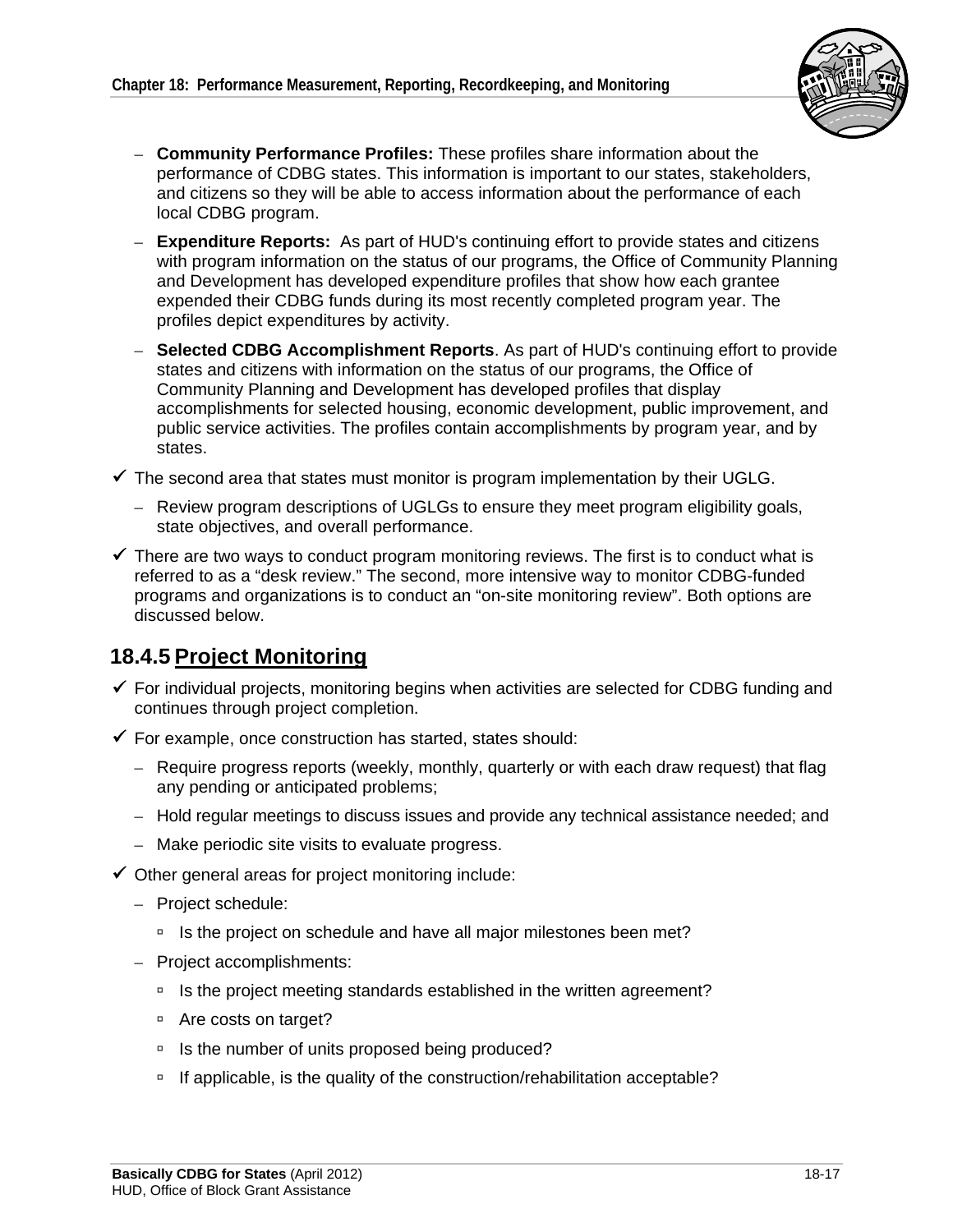

- □ If the project is finished, have the CDBG-assisted units been rented/sold to incomeeligible households?
- $\checkmark$  There are two ways to conduct project monitoring reviews which may be done in conjunction with program monitoring. The first is to conduct what is referred to as a "desk review." The second, more intensive way to monitor CDBG-funded programs and organizations is to conduct an "on-site monitoring review". Both options are discussed below.

#### **18.4.6 Desk Reviews**

- $\checkmark$  Desk reviews are a key component of basic monitoring activities. They involve examining information and materials provided to states by UGLGs as a means to track performance and identify potential problem areas.
	- Staff performing desk reviews should examine progress reports, compliance reports, and financial information to adequately assess performance and look for indicators of performance or compliance problems.
- $\checkmark$  A typical state is likely to request three kinds of reports from its UGLGs: information on drawdown requests, regular progress reports, and PER data.
	- – **Drawndown requests** involve the following:
		- □ Funds budgeted;
		- □ Funds received in drawdowns to date;
		- □ Funds obligated in most recent period and to date;
		- □ Funds expended in most recent period and to date;
		- □ Cash on hand (including program income identified as such); and
		- □ Previous drawdowns requested but not yet received.
	- – **Regular progress reports** (either monthly or quarterly) involve the following:
		- □ Track actual project accomplishments;
		- Obligations; and
		- □ Spending patterns against planned operations and accomplishments.
	- – **PER data** collection involves the following:
		- □ The activity's name, matrix code, description, and location;
		- □ The national objective being met;
		- □ The amount expended during the program year;
		- <sup>n</sup> The total cost of each multi-unit housing and economic development activity;
		- □ The amount of unliquidated obligations for each public service and planning and administration activity if CDBG funds are not disbursed during the 90 days after the end of the state's program year; and
		- <sup>o</sup> Activity status and specific units of accomplishments, including compliance with the applicable national objective, during each program year.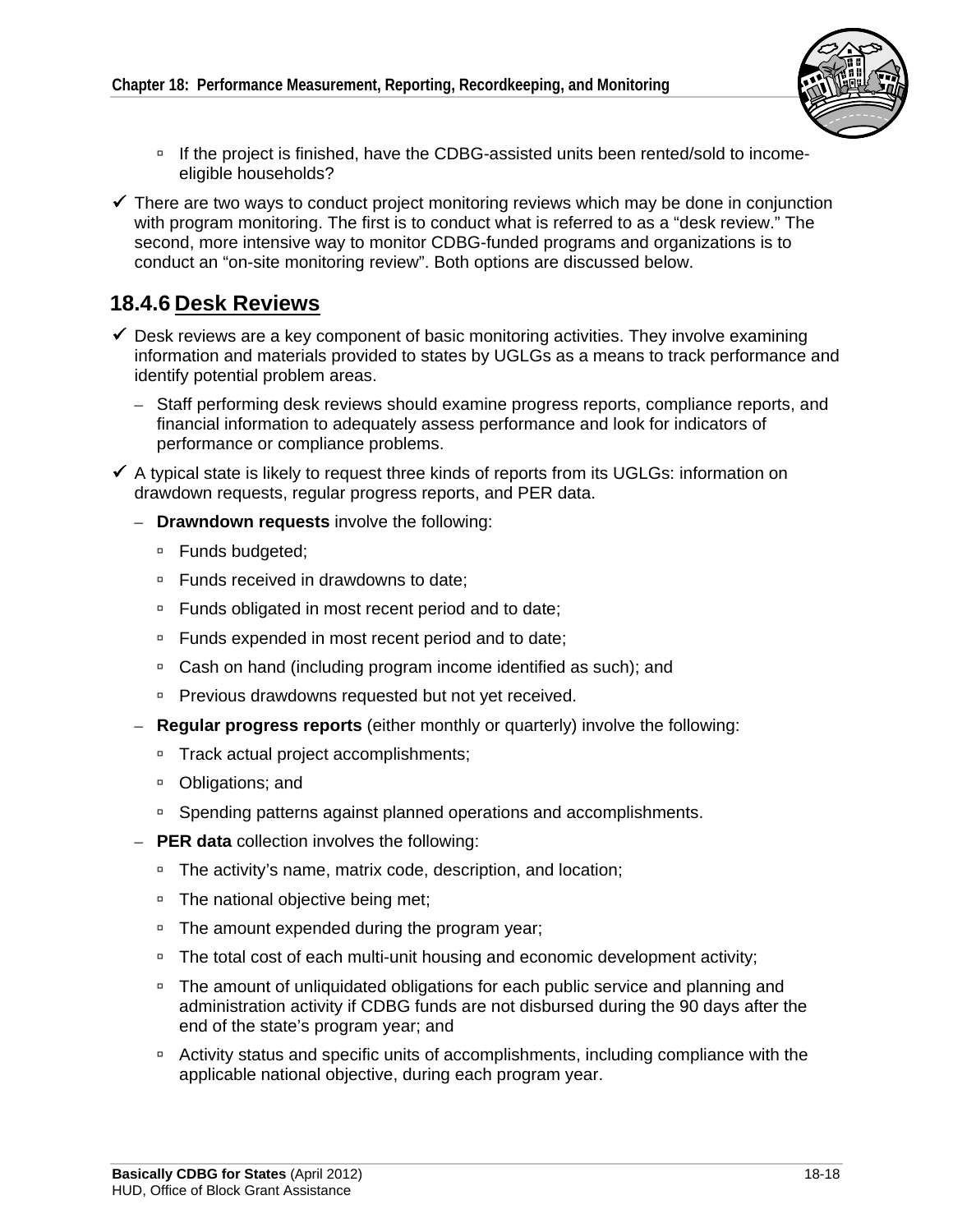

 $\checkmark$  If questions or concerns arise from the desk review, staff should gather additional information through telephone calls, additional documents, or other written materials.

# **18.4.7 On-Site Reviews**

- $\checkmark$  On-site reviews typically involve monitoring of the UGLG's overall program administration as well as individual beneficiary or project files, depending upon the activity undertaken.
- $\checkmark$  The following steps provide states with the basic framework to follow when conducting onsite program monitoring reviews, including reviews of UGLGs.
- **Step 1: Prepare for the Monitoring Visit**—Before the monitoring visit, states should make sure staff is adequately trained for the task. Staff should be thoroughly familiar with the applicable program rules and the established monitoring protocol. In addition, staff should review the following types of in-house data prior to the visit:
	- – Application for funding;
	- Written agreement;
	- Progress reports;
	- Draw-down requests;
	- Integrated Disbursement and information System (IDIS) reports;
	- Correspondence;
	- Previous monitoring reviews; and
	- – Copies of audits.
- **Step 2: Conduct the Monitoring Visit**—There are four basic elements to conducting an onsite monitoring visit: notification, entrance conference or meeting, data collection and analysis, and exit conference or meeting. These steps are described briefly below.
	- **Notification:** States should begin the monitoring process by calling UGLGs to explain the purpose of the visit and to agree upon dates for the visit. A formal notification letter should follow at least several weeks before the planned visit and should include:
		- □ Confirmation of the dates for the review,
		- □ Scope of the monitoring,
		- $\Box$  Information needed for review during the visit, and
		- □ Staff needed for interviews or other assistance during the review.
	- **Entrance conference**: Entrance conferences are held at the beginning of monitoring visits, usually with the executive director or other top official of the organization, to make sure the UGLG has a clear understanding of the purpose, scope, and schedule for the monitoring.
	- $-$  **Documentation, data gathering, and analysis:** States should keep a clear record of information reviewed and conversations held with UGLG staff during the monitoring visit. The most efficient and effective way to review all of the necessary documentation and data is with a checklist. Checklists should be based on the CDBG Program requirements for each type of project. The information gathered will serve as the basis for conclusions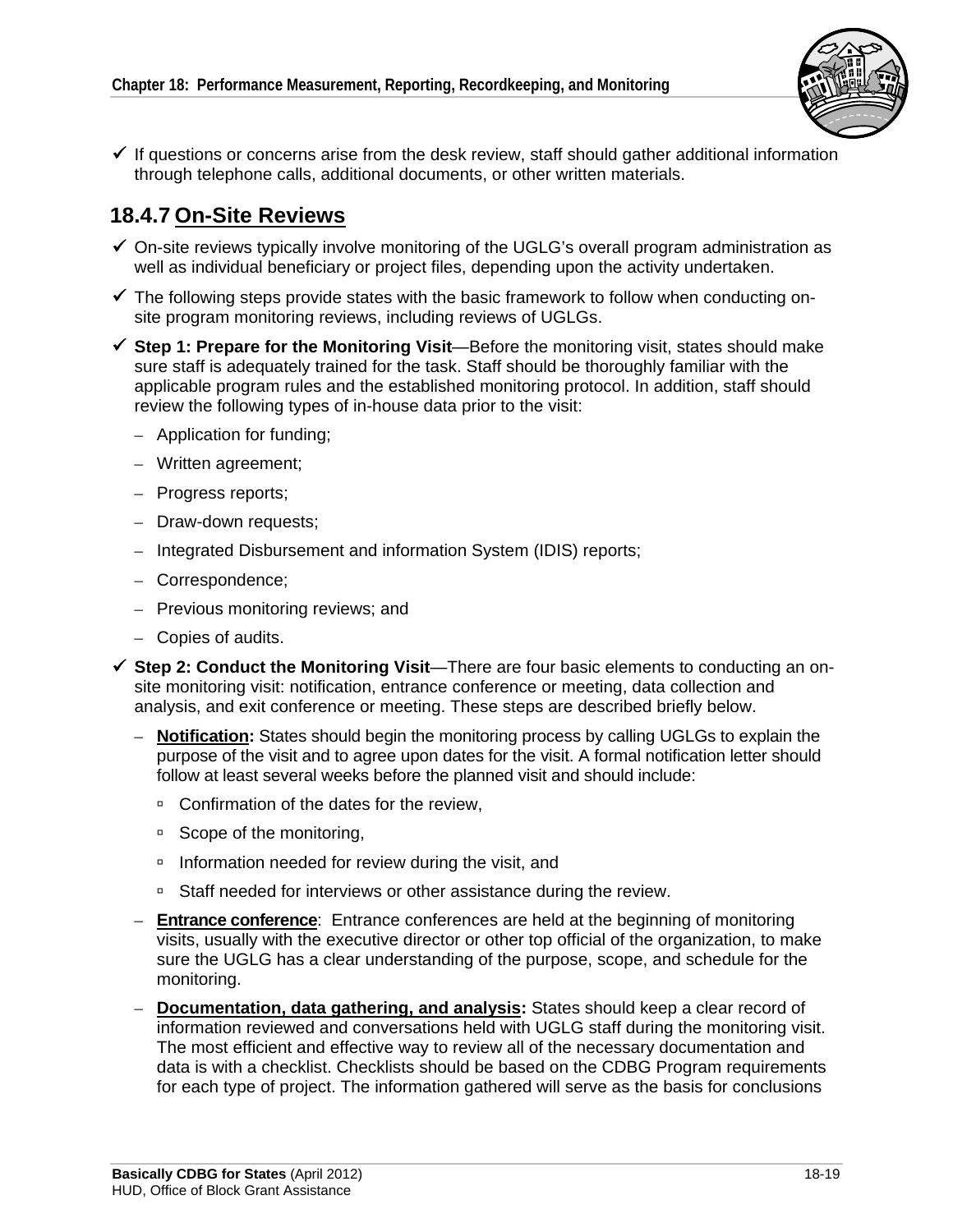

to be included in the monitoring report and follow-up letter. UGLGs may request identification of sources if any of the conclusions are disputed.

- **Exit conference:** At the end of the monitoring visit, the reviewers should meet again with key representatives of the UGLG organization to:
	- **Present preliminary results of the monitoring,**
	- Provide an opportunity for the UGLG to correct any misconceptions or misunderstandings,
	- □ Secure additional information to clarify or support their position, and
	- <sup>n</sup> If applicable, provide an opportunity for the UGLG to report on steps the organization may already be taking to address areas of noncompliance or nonperformance.
- **Step 3: Follow-Up**—At the end of the process, the state should provide the UGLG with formal written notification of the results of the monitoring review. This letter should both point out problem areas *and* recognize successes.
	- $-$  The follow-up letter creates a permanent written record of what was found during the review.
	- Standardized language set forth in the monitoring procedures often helps states to develop standardized monitoring letters in a reasonable time frame and with consistency from UGLG to UGLG.
	- The letter should outline concerns and findings (see above), and set deadlines for a written response and corrective actions.
	- Follow-up procedures are discussed below under "Corrective Actions."

#### **18.4.8 Corrective Action and Training/Technical Assistance**

#### **Corrective Actions**

- $\checkmark$  States are responsible for taking appropriate actions when performance problems arise. Written agreements should be the primary mechanism for enforcement in situations of noncompliance.
- $\checkmark$  There are three increasingly serious stages of intervention. States should start at Stage I, then move through Stages 2 and 3 as the situation requires. A state's response to monitoring findings will depend upon the seriousness of the state's problems.
	- $-$  **Stage 1: Low-level Intervention—At** this stage, states should do one or more of the following:
		- □ Clearly identify problem areas and required corrective actions;
		- **Plan a strategy with the UGLG that includes any training or technical assistance that** may help to address identified problems;
		- Require more frequent or more thorough reporting by the UGLG or other organization carrying out the activity; or
		- □ Conduct more frequent monitoring reviews.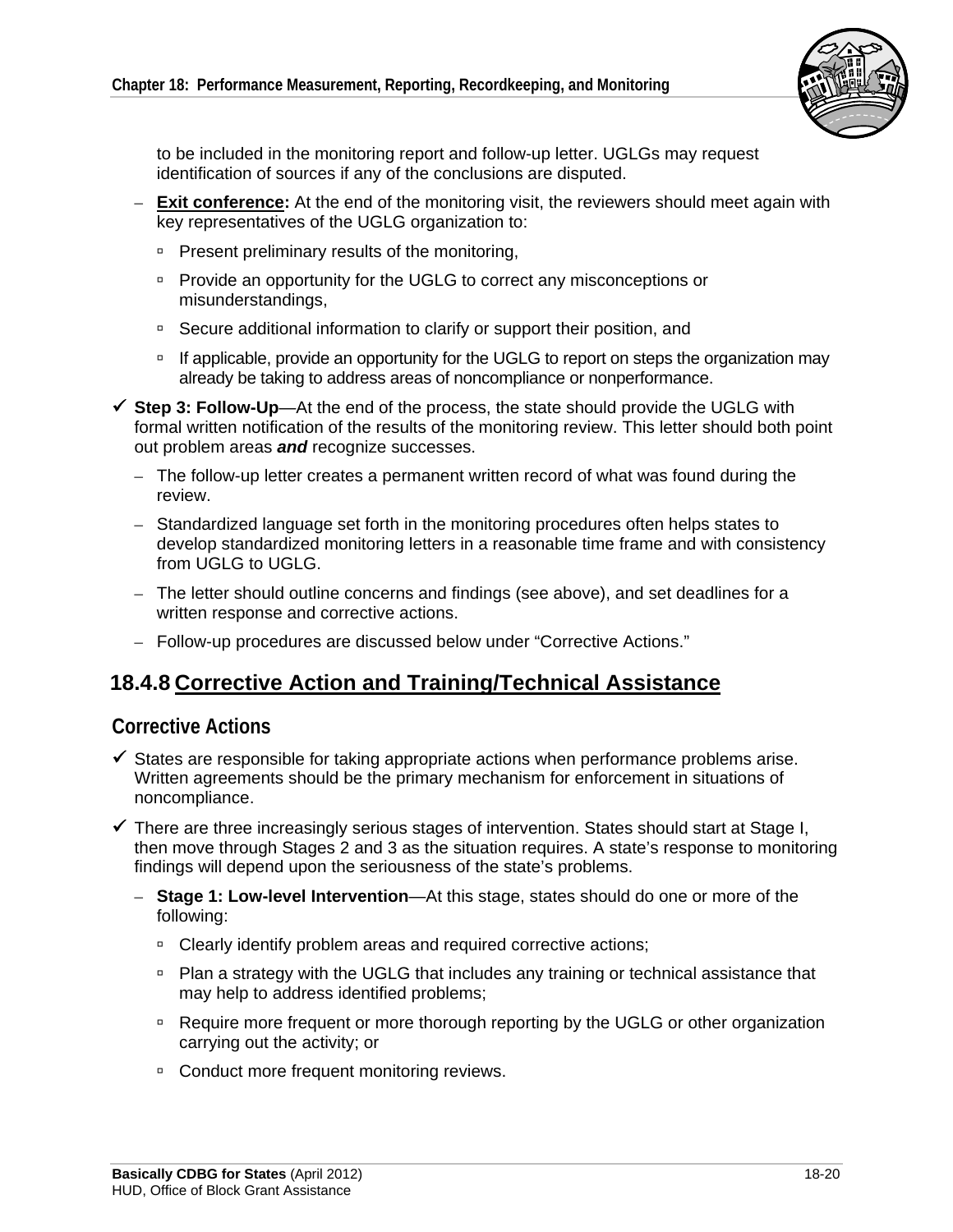

- – **Stage 2: Moderate-level Intervention**—After attempting the low-level intervention steps, states may need to take increasingly tougher steps, such as:
	- □ Restrict payment requests,
	- □ Disallow certain expenses or require repayment of funding provided for certain expenses, or
	- □ Impose probationary status.
- $-$  **Stage 3: High-level Intervention**—At this point, states must take the most serious actions to put an end to noncompliance problems. Suggested steps include:
	- □ Temporarily suspend the organization from participation in the CDBG Program,
	- Do not renew the organization or the activity for the next program year,
	- □ Terminate the organization or activity for the current program year, or
	- □ Initiate legal action.

#### **Incorporating Training and Technical Assistance**

- $\checkmark$  Monitoring should not be a "one-time" event. To be an effective tool for avoiding problems and improving performance, monitoring must be an ongoing process of planning, implementation and follow-up.
- $\checkmark$  In fact, in order to avoid future problems with UGLGs, training and technical assistance should be an ongoing feature of state CDBG programs. There are three basic approaches, that together, focus on enhancing performance and reducing common problems among UGLGs:

#### – **Orientation Sessions**

- □ Typically held at the beginning of a funding cycle. (Some states hold these types of sessions prior to applications).
- Provides a forum for discussing basic requirements and procedures, and to discuss expectations about performance.
- – **Training** 
	- □ Training is typically aimed at larger audiences.
	- This type of workshop focuses on specific issues, and provides sufficient technical detail necessary for UGLGs to understand and implement program requirements.
	- □ Training should be held throughout the year, and should enhance performance and long-term capacity of UGLGs.

#### – **Technical Assistance**

- □ Typically provided in a one-on-one or small group setting on site.
- □ Technical assistance should be designed to correct a specific weakness, or to improve the quality or performance of a specific program or project already underway.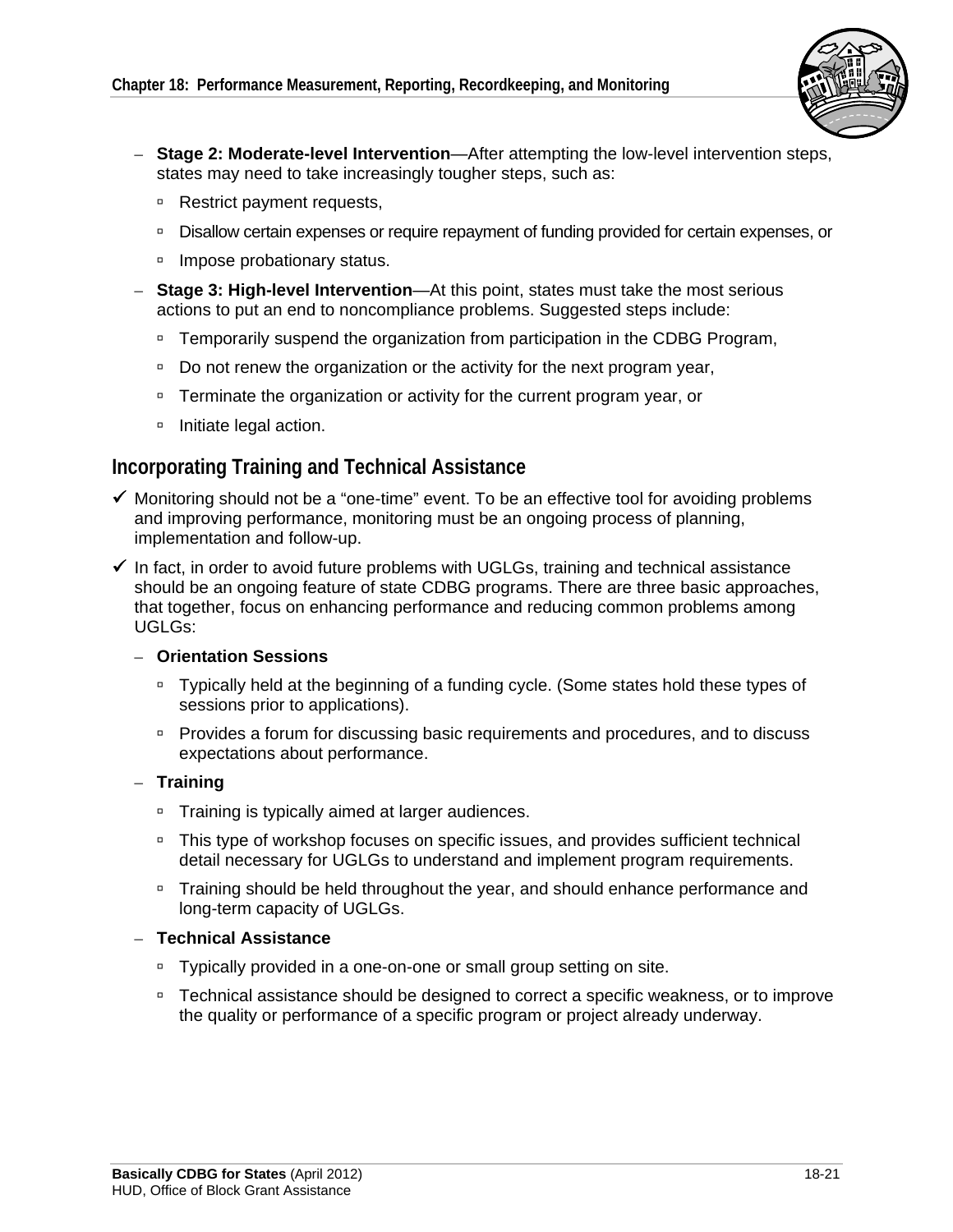

# **18.5 Closeout Requirements**

 program have been met prior to closing out a State CDBG program grant. The following is a States must ensure that statutory and regulatory requirements that govern the State CDBG summary of the topics in this section, applicable statutory and regulatory cites, and other reference materials available from HUD.

| Key Topics in This Section                        | General closeout criteria<br>✓<br>Financial reviews and reports<br>✓ |
|---------------------------------------------------|----------------------------------------------------------------------|
| <b>Statutory Citations</b>                        | Section 104(e)(2)                                                    |
| <b>Other Reference Materials on This</b><br>Topic | CPD Notice 12-04                                                     |

# **18.5.1 General Closeout Requirements**

 $\checkmark$  HUD can close out a State CDBG grant when the following criteria have been met:

- The state has disbursed to recipient UGLGs all CDBG funds included in the Method of Distribution for the fiscal year whose grants are to be closed out, except funds remaining for state administrative expenses and audit;
- The state has distributed its CDBG funds to UGLGs in a timely manner and in conformance with the method of distribution in its statement, and that the state has carried out its certifications in compliance with HCDA statutory requirements of the HCDA and other applicable laws.
- $-$  The state is required to make such reviews and audits of UGLGs as may be necessary and appropriate to determine whether they have satisfied the applicable performance criteria and ensure that all CDBG-funded activities are eligible and meet a national objective; and
- $-$  The audit(s) of the state covers all funds in the allocation to be closed; there should be no outstanding monitoring and/or audit findings. Where costs have been incurred since the most recent audit, the state may enter into a written agreement which will require the state to submit to HUD the amount of any costs not allowed by subsequent audits or CPD Field Office reviews.

# **18.5.2 Financial Reviews and Reports**

- $\checkmark$  CPD Field Office must confirm that the state CDBG funds were spent within the following caps:
	- 15% public services cap;
	- 20% planning and administration cap are not exceeded;
	- $-$  Administrative costs and technical assistance (TA) do not exceed the 3% combined threshold and that the state has met the required match for administration;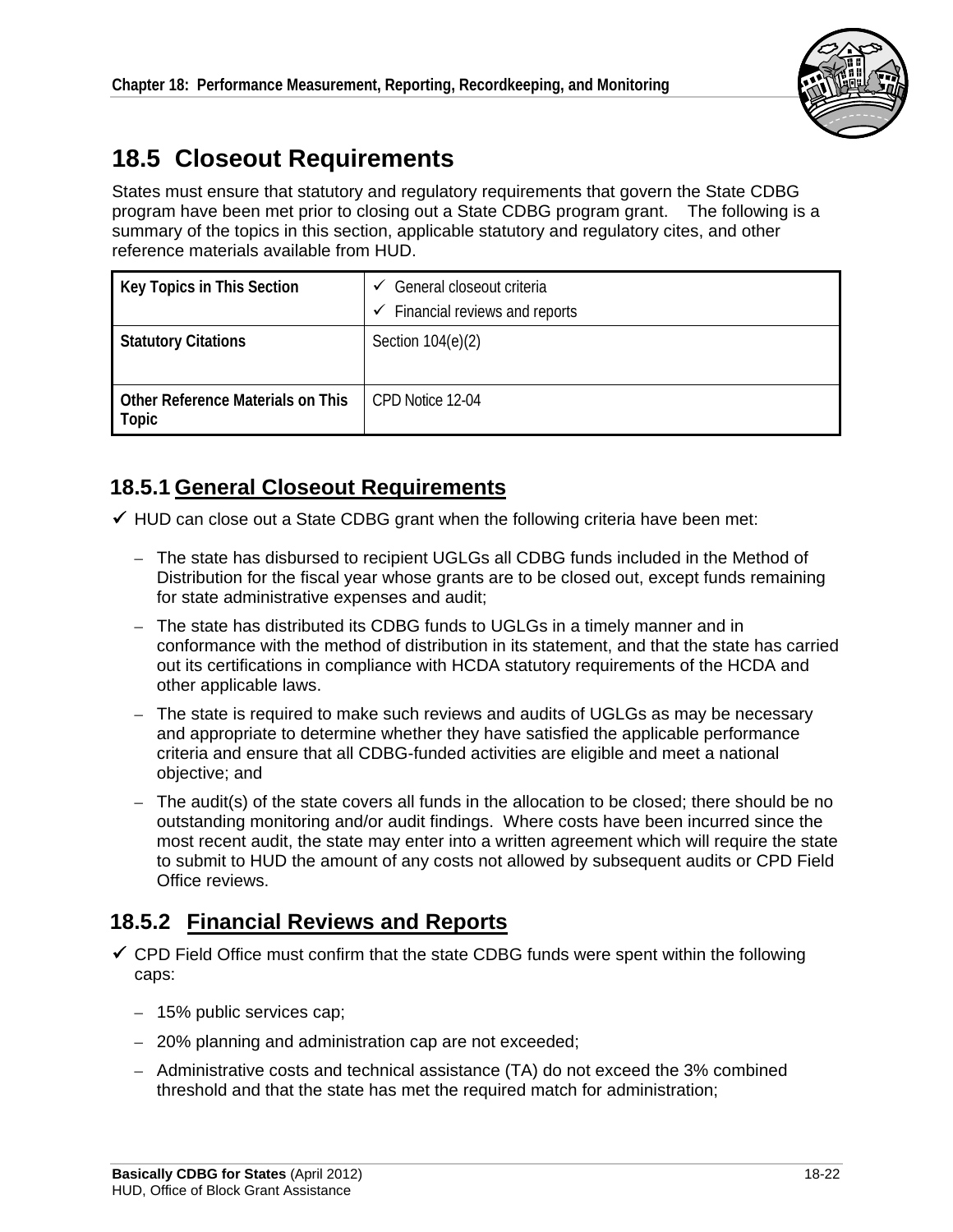

- Program income system was in place and all funds were accounted for and managed successfully throughout the grant process; and
- Program income held by UGLGs, whether received before or after closeout of the grant, PI is treated as additional CDBG funds & subject to requirements of the Act (unless it totals less than \$25,000 in a single year).
- $\checkmark$  The state completes the Financial Status Report and it is sent to HUD within 30 days after the state has satisfied the criteria for closeout of the grant.
- $\checkmark$  CPD Notice 12-04 includes:
	- $-$  A format that enables states to close out CDBG program grants from Fiscal Year (FY) 1982 to FY 2005.
	- Streamlined procedures for closing out grants where the criteria for closeout have been met for grants awarded beginning in FY 2006.
	- The format includes a verification process and a certification that state CDBG funds have been properly spent and that all other aspects of the program have been completed in a timely manner.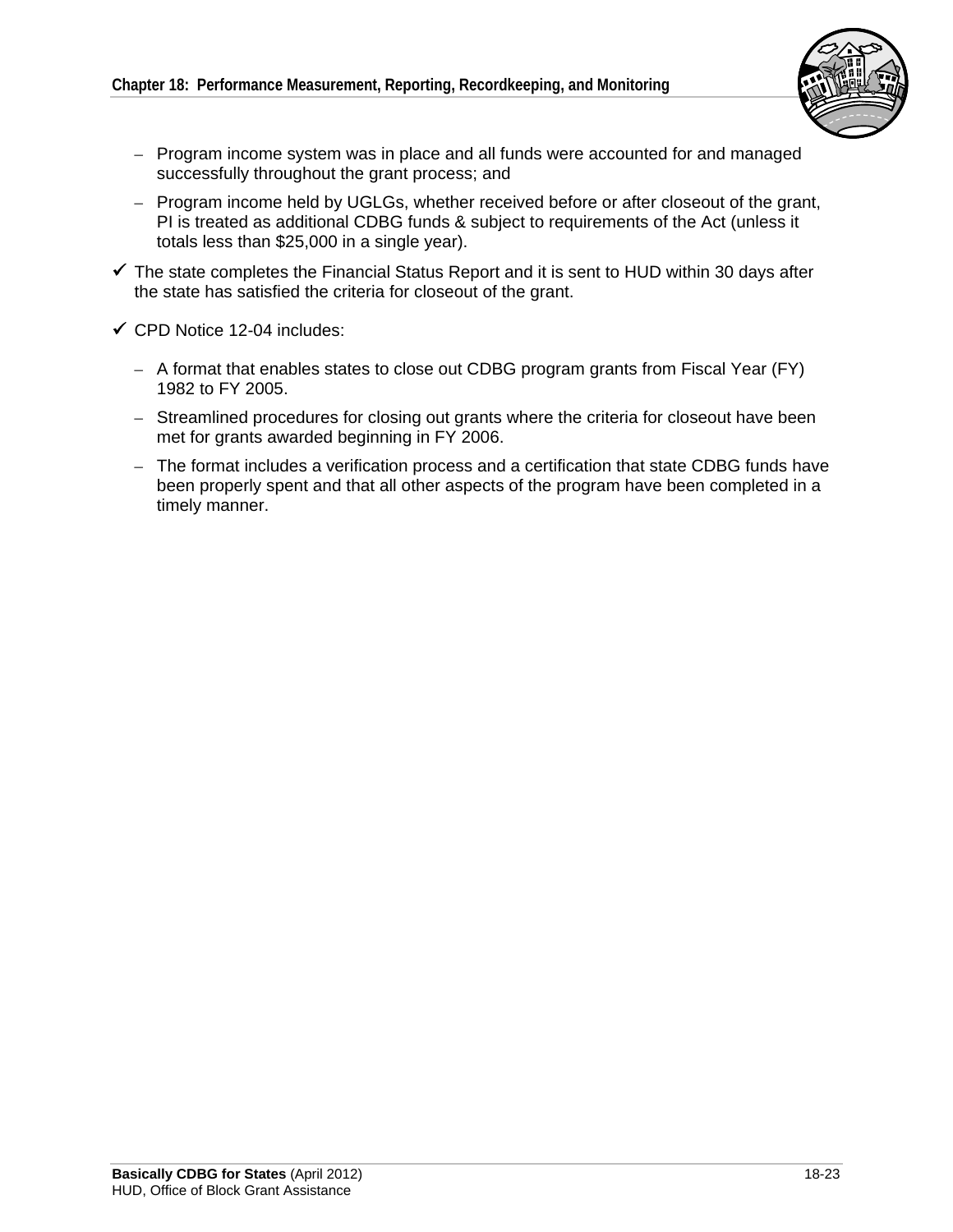

# **Attachment 18-1 Performance Measurement Indicators for CDBG Projects**

| Indicator                                                              | Performance Measurement Data to be Collected                                                                                                                                                                                                       |
|------------------------------------------------------------------------|----------------------------------------------------------------------------------------------------------------------------------------------------------------------------------------------------------------------------------------------------|
| Public facility or<br>infrastructure                                   | $\checkmark$ Number of persons that have been assisted by public facility or infrastructure<br>activities that provide individuals with new or improved access to the facility or<br>infrastructure.                                               |
|                                                                        | If the activity was used to meet a quality standard or to measurably improve<br>✓<br>quality, then this indicator will report the number of household units that no longer<br>have access to a substandard service.                                |
| <b>Public service</b>                                                  | $\checkmark$ Number of persons that have been assisted with new or improved access to a<br>service.                                                                                                                                                |
|                                                                        | If the activity was used to meet a quality standard or to measurably improve<br>✓<br>quality, then this indicator will report the number of persons that no longer have<br>access to a substandard service.                                        |
| <b>Targeted revitalization</b>                                         | $\checkmark$ This indicator shows a range of outcomes such as jobs created and retained,<br>businesses assisted, LMI persons and households served, slum/blight demolition,<br>number of acres of brownfields remediated, etc. in a targeted area. |
| Commercial façade<br>treatments or business<br>building rehabilitation | $\checkmark$ Number of commercial façade treatments undertaken and the number of<br>business buildings that were rehabilitated.                                                                                                                    |
| <b>Brownfields remediated</b>                                          | $\checkmark$ Number of acres of brownfields that were remediated.                                                                                                                                                                                  |
| Rental units constructed                                               | $\checkmark$ Number of affordable rental units created,                                                                                                                                                                                            |
|                                                                        | $\checkmark$ Number of years of affordability,                                                                                                                                                                                                     |
|                                                                        | $\checkmark$ Number of units occupied by the elderly, and                                                                                                                                                                                          |
|                                                                        | Units designated for chronically homeless persons and persons with HIV/AIDS.<br>$\checkmark$                                                                                                                                                       |
| Rental units rehabilitated                                             | Number of affordable rental units rehabilitated,<br>✓<br>$\checkmark$ Number of years of affordability,                                                                                                                                            |
|                                                                        | $\checkmark$ Number of units occupied by the elderly,                                                                                                                                                                                              |
|                                                                        | Units for chronically homeless persons, and persons with HIV/AIDS.<br>✓                                                                                                                                                                            |
| Homeownership units<br>constructed or acquired                         | Number of homeownership units constructed, acquired, and/or acquired with<br>$\checkmark$<br>rehabilitation per activity.                                                                                                                          |
| with rehabilitation                                                    | Number of affordable units, number of years of affordability,                                                                                                                                                                                      |
|                                                                        | ← Energy Star qualified units, section 504 accessible units, and number of<br>households previously living in subsidized housing.                                                                                                                  |
|                                                                        | $\checkmark$ Number of units occupied by the elderly, number of units designated for persons<br>with HIV/AIDS, and                                                                                                                                 |
|                                                                        | $\checkmark$ Number of units for the chronically homeless.                                                                                                                                                                                         |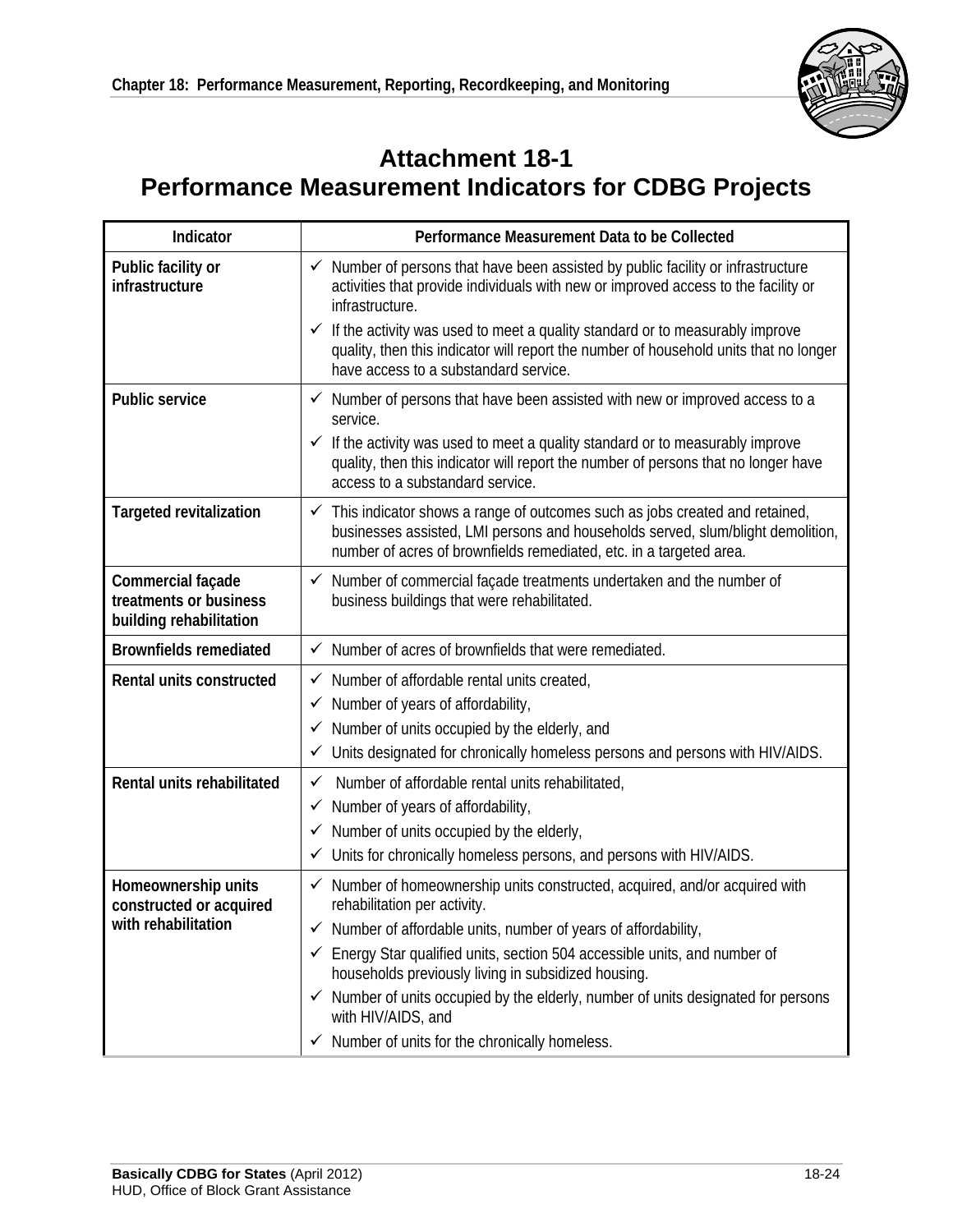

| Indicator                                           | Performance Measurement Data to be Collected                                                                                                                                                             |
|-----------------------------------------------------|----------------------------------------------------------------------------------------------------------------------------------------------------------------------------------------------------------|
| Owner occupied units<br>rehabilitated               | $\checkmark$ N umber of owner occupied units rehabilitated, including the number of these<br>units occupied by the elderly,                                                                              |
|                                                     | $\checkmark$ Number of units designated for persons with HIV/AIDS, and                                                                                                                                   |
|                                                     | $\checkmark$ Number of units for the chronically homeless.                                                                                                                                               |
| <b>Direct financial assistance</b><br>to homebuyers | Number of homebuyers receiving direct financial assistance, housing counseling,<br>$\checkmark$<br>and downpayment assistance/closing costs.                                                             |
| <b>Tenant Based Assistance</b>                      | $\checkmark$ Number of households receiving TBA,                                                                                                                                                         |
|                                                     | Number with short-term rental assistance (less than 12 months),<br>✓                                                                                                                                     |
|                                                     | √ Number of homeless and chronically homeless households assisted.                                                                                                                                       |
| <b>Homeless shelters</b>                            | √ Number of homeless persons given overnight shelter.                                                                                                                                                    |
| <b>Emergency housing</b>                            | ✓ N\umber of beds created in an overnight shelter or other emergency housing.                                                                                                                            |
| <b>Tenant Based Assistance</b>                      | $\checkmark$ This indicator shows the total number of households receiving TBA,                                                                                                                          |
|                                                     | Number with short-term rental assistance (less than 12 months),<br>$\checkmark$                                                                                                                          |
|                                                     | √ Number of homeless and chronically homeless households assisted.                                                                                                                                       |
| <b>Emergency housing</b>                            | ✓ Number of beds created in an overnight shelter or other emergency housing.                                                                                                                             |
| Homeless prevention                                 | ✓ Number of households that received emergency financial assistance to prevent<br>homelessness and emergency legal assistance to prevent homelessness.                                                   |
| Jobs created/retained                               | $\checkmark$ Of the total number of jobs created, this indicator shows the number of jobs that<br>have employee-sponsored health care,                                                                   |
|                                                     | ✓ The types of jobs created [using Economic Development Administration (EDA)<br>classifications], and                                                                                                    |
|                                                     | Number or persons unemployed before taking the job (created only)<br>$\checkmark$                                                                                                                        |
| <b>Business assistance</b>                          | ✓ Number of new businesses, existing businesses, and the DUNS number of each<br>business so that HUD can track the number of new businesses that remain<br>operational for three years after assistance. |
| <b>Businesses providing</b><br>goods or services    | $\checkmark$ This indicator shows whether an assisted business provides goods or services to<br>meet the needs of the service area, neighborhood, or community, as determined<br>by the state.           |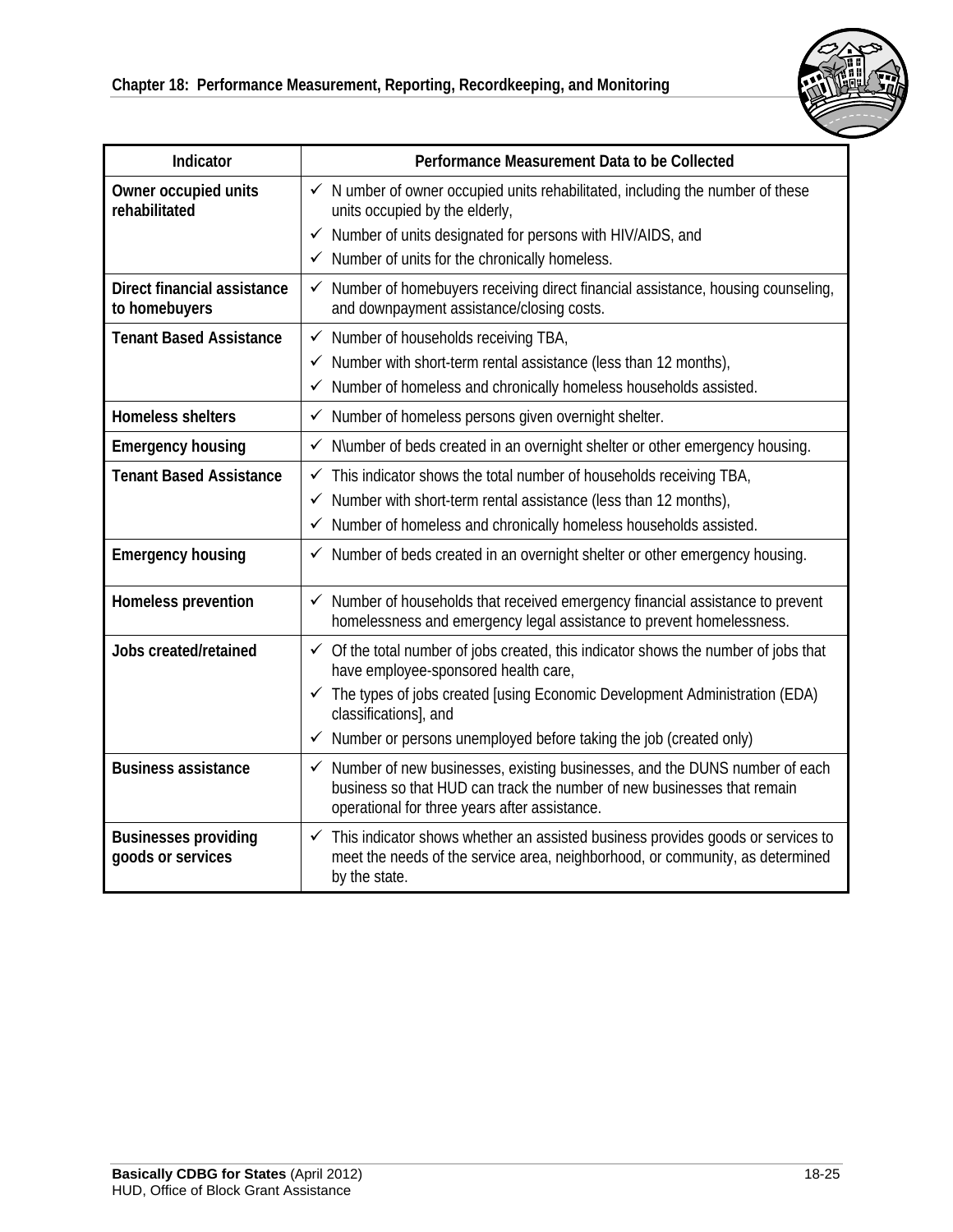

# **Attachment 18-2 National Objective Recordkeeping**

| National Objective Criteria         | <b>Suggested Records to be Maintained</b>                                                                                  |
|-------------------------------------|----------------------------------------------------------------------------------------------------------------------------|
| $LMI$ —                             | $\checkmark$ Boundaries of the service area                                                                                |
| Area Benefit                        | $\checkmark$ Income data of residents and percent LMI                                                                      |
| $LMI$ —<br><b>Limited Clientele</b> | ✓ Documentation that facility/service designed for or used exclusively by one of the<br>eligible "presumptive" groups      |
|                                     | ✔ Documentation of nature and location of the facility/service such that it can be<br>presumed to service LMI              |
|                                     | <b>OR</b>                                                                                                                  |
|                                     | Data on household size and income of each person receiving the benefit<br>$\checkmark$                                     |
| $LMI$ —<br>Housing                  | ✓ Copy of written agreement with landlord/developer with total no. of units and no.<br>to be occupied by LMI persons       |
|                                     | ✓ Total cost of project (CDBG and non-CDBG funds)                                                                          |
|                                     | √ Income and household size data for occupants/purchasers                                                                  |
|                                     | $\checkmark$ Rent charged (rental housing only)                                                                            |
| $LMI$ —                             | $\checkmark$ If qualifying under "jobs available to LMI":                                                                  |
| <b>Job Creation</b>                 | - Copy of written agreement with required provisions                                                                       |
|                                     | - Listing by job title of permanent jobs filled, which were available to LMI and<br>evidence of first consideration to LMI |
|                                     | $\checkmark$ If qualifying under "jobs held by LMI":                                                                       |
|                                     | - Copy of written agreement with required provisions                                                                       |
|                                     | - Listing by job title of permanent jobs filled and which were initially held by LMI                                       |
|                                     | - For each LMI person hired, household size and annual income prior to hiring                                              |
| $LMI$ —                             | $\checkmark$ Evidence that without CDBG, jobs will be lost                                                                 |
| <b>Job Retention</b>                | ✓ Listing by job title of permanent jobs retained (include part-time and those held by<br>LMI <sub>S</sub> )               |
|                                     | Information on job turnover, including jobs to be available to and filled by LMI<br>✓<br>persons                           |
|                                     | ← For each job retained and held by a LMI person, family size and income                                                   |
| Slum/Blight-                        | $\checkmark$ Boundaries of the area                                                                                        |
| <b>Area Basis</b>                   | Description of the conditions which qualified the area<br>✓                                                                |
|                                     | For residential rehab-<br>✓                                                                                                |
|                                     | Local definition of substandard<br>✓                                                                                       |
|                                     | $\checkmark$ Pre-rehab inspection report with noted deficiencies                                                           |
|                                     | Details of CDBG-funded rehab                                                                                               |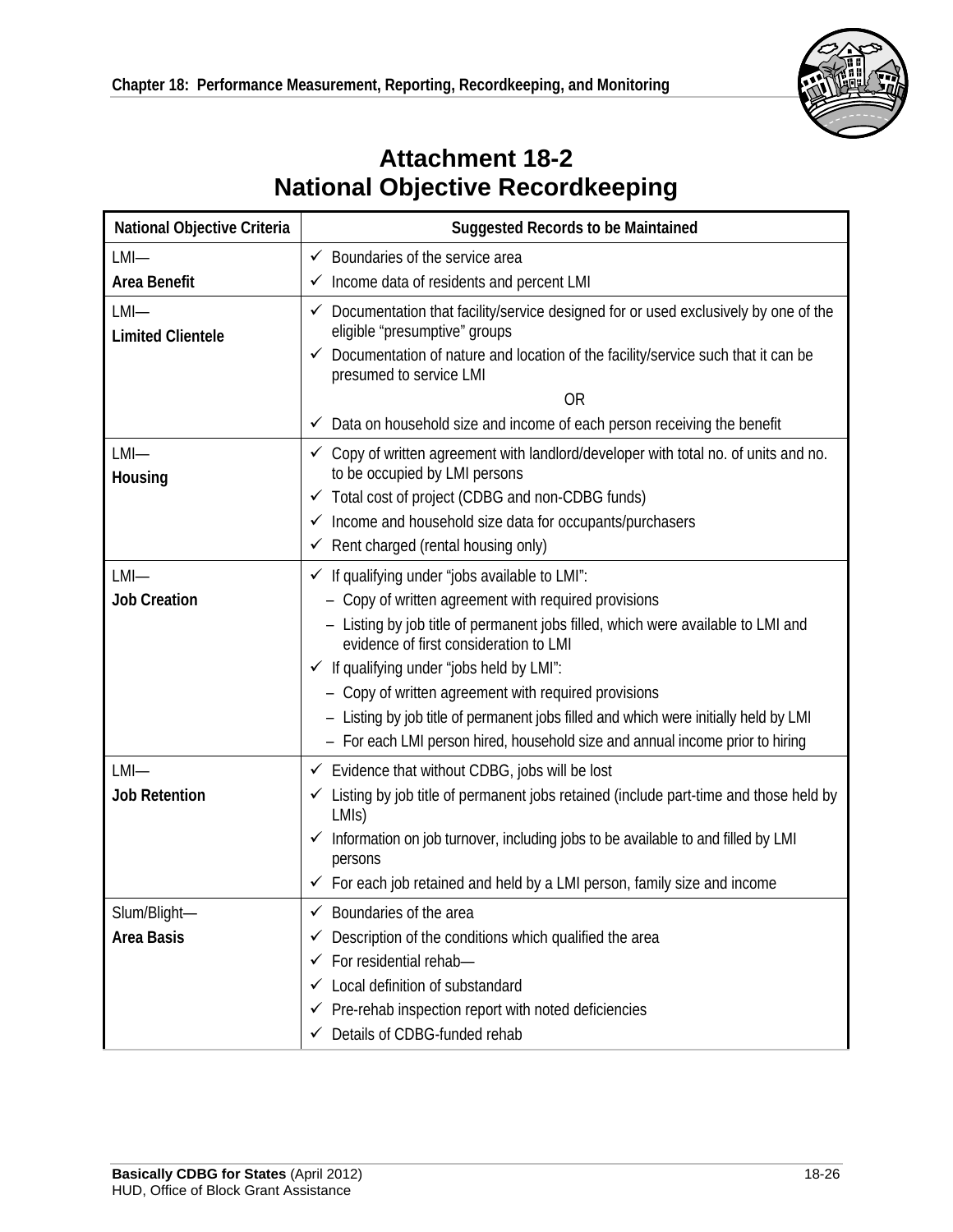

| <b>National Objective Criteria</b> | <b>Suggested Records to be Maintained</b>                                                    |
|------------------------------------|----------------------------------------------------------------------------------------------|
| Slum/Blight-                       | $\checkmark$ Description of the specific condition of blight or decay treated                |
| <b>Spot Basis</b>                  | Description of specific conditions detrimental to public health and safety (rehab only)<br>✓ |
|                                    | $\checkmark$ Details of CDBG-funded rehab (rehab only)                                       |
| <b>Urgent Need</b>                 | $\checkmark$ Nature and degree of seriousness of condition requiring assistance              |
|                                    | $\checkmark$ Certification that CDBG activity designed to address the need                   |
|                                    | Timing of development of the serious condition<br>✓                                          |
|                                    | Evidence that other financial resources were not available<br>✓                              |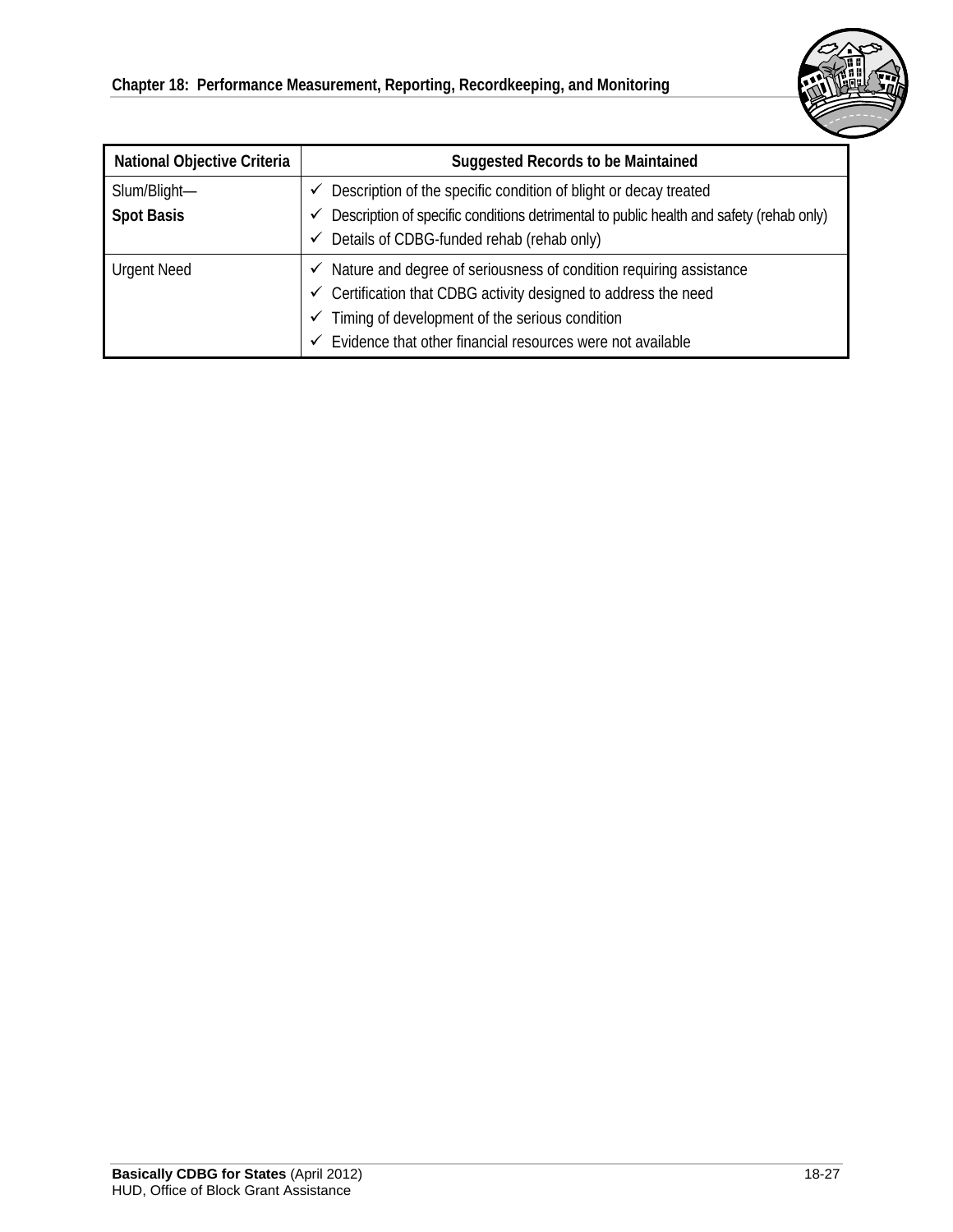

# **Attachment 18-3 Risk Assessment Matrix**

| <b>Risk Area</b>                                         | <b>Assessment Areas</b>                                                                                                                                                                                                                      |
|----------------------------------------------------------|----------------------------------------------------------------------------------------------------------------------------------------------------------------------------------------------------------------------------------------------|
| <b>Project Complexity</b>                                | $\checkmark$ Size of dollar amount requested<br>$\checkmark$ Use of funds:<br>*For construction or rehab<br>*For operation of facility<br>*For program only                                                                                  |
| <b>Type of Organization</b><br><b>Requesting Funding</b> | $\checkmark$ Non-profit<br>Governmental Agency                                                                                                                                                                                               |
| <b>Complexity of</b><br><b>Housing Project</b>           | New construction<br>✓<br>Rehabilitation<br>✓<br>Single unit/multi-unit<br>✓<br>$\checkmark$ Number of units<br>✔ UGLG's prior experience with this size and type project                                                                     |
| Economic<br>Development                                  | $\checkmark$ Complexity of project<br>Number of jobs to be created or retained<br>$\checkmark$ Area benefit<br>$\checkmark$ Providing direct grants and loans<br>Providing technical assistance<br>✓<br>$\checkmark$ UGLG's prior experience |
| Potential<br>Environmental<br><b>Concerns</b>            | $\checkmark$ Degree of complexity<br>$\checkmark$ E.I.S. needed                                                                                                                                                                              |
| Other Type of Project                                    | $\checkmark$ Degree of experience carrying out similar type project                                                                                                                                                                          |
| <b>Funding</b>                                           | $\checkmark$ Other sources of funds indicated, but not committed<br>Other funds committed<br>$\checkmark$ CDBG funds only                                                                                                                    |
| <b>Type of Assistance</b>                                | $\checkmark$ Grant<br>$\checkmark$ Loan                                                                                                                                                                                                      |
| <b>Float Loan</b>                                        | $\checkmark$ Ability to repay within necessary time frame                                                                                                                                                                                    |
| Program Income                                           | $\checkmark$ To be retained to continue with the same activity<br>$\checkmark$ To be retained for a different activity                                                                                                                       |